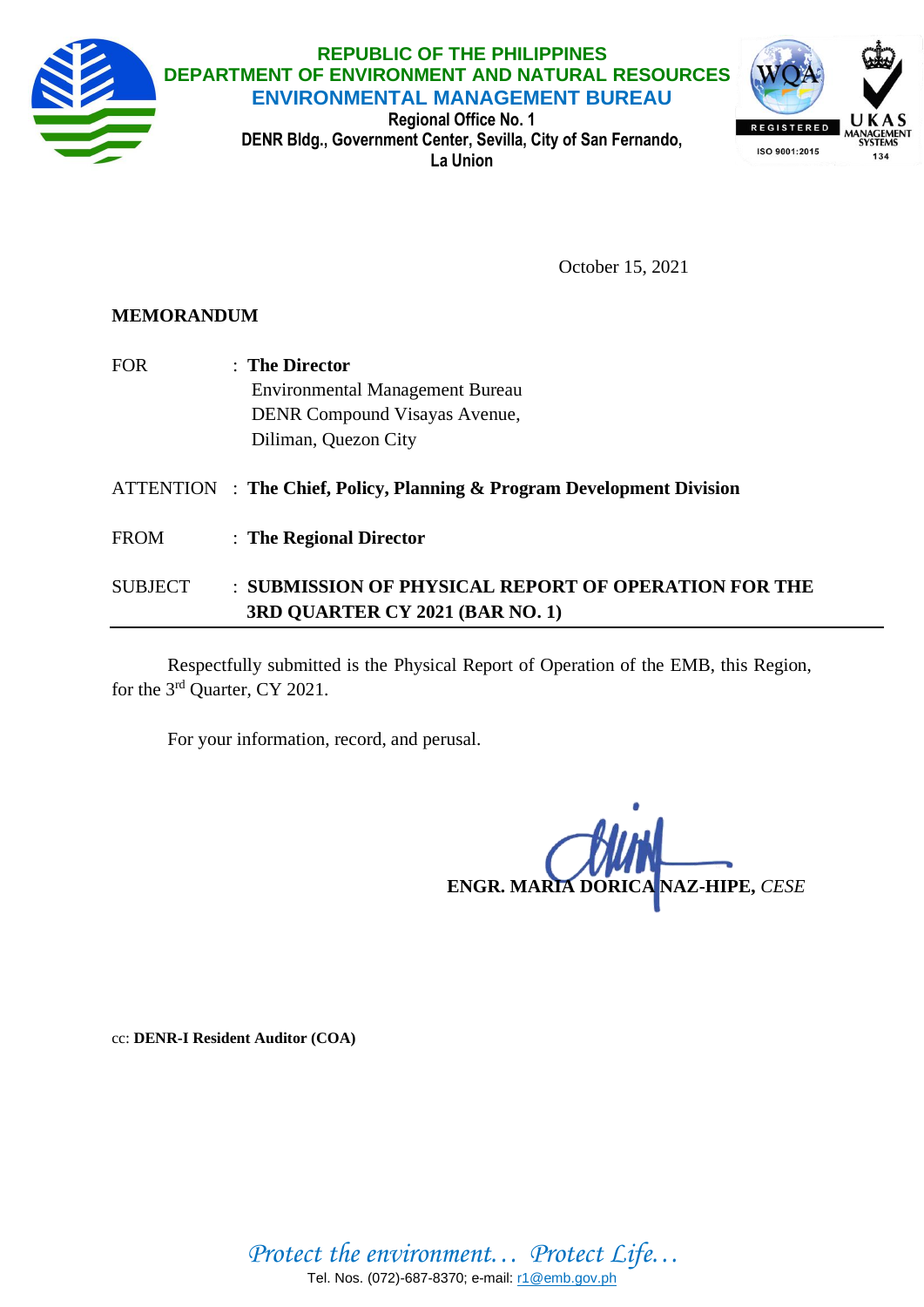## **Environmental Management Bureau Region 1**

## **Physical Accomplishment Report**

ending **3rd Quarter**

| Year: 2021 |
|------------|
|            |

| PROGRAM/PROJECTS/ACTIVITIES                                                                                                                                                                                 | PERFORMANCE INDICATORS                                                                           | 1Q                           | 20                           | <b>QUARTERLY TARGET</b><br>3Q | 4Q                       | <b>TOTAL</b> | 1Q                | <b>ACCOMPLISHMENT REPORT</b><br>2Q | 30                 | 4Q | <b>TOTAL</b>      | % Accomp<br>vs 30                | $\mathbf{v}\mathbf{s}$ |
|-------------------------------------------------------------------------------------------------------------------------------------------------------------------------------------------------------------|--------------------------------------------------------------------------------------------------|------------------------------|------------------------------|-------------------------------|--------------------------|--------------|-------------------|------------------------------------|--------------------|----|-------------------|----------------------------------|------------------------|
|                                                                                                                                                                                                             |                                                                                                  |                              |                              |                               |                          |              |                   |                                    |                    |    |                   |                                  | Annual                 |
| <b>OUTPUT INDICATORS</b>                                                                                                                                                                                    | <b>PTO, WWD,ECC, CCO REGISTRATION</b>                                                            |                              |                              |                               |                          |              |                   |                                    |                    |    |                   |                                  |                        |
| <b>PERMIT ISSUED</b><br>(AIR, WATER, EIA, TOXIC CHEM AND<br><b>HAZWASTE)</b>                                                                                                                                | <b>CERTIFICATE, CCO IMPORTATION</b><br><b>CLEARANCE, HWG REGISTRATION</b><br><b>ISSUED</b>       | 244                          | 297                          | 297                           | 242                      | 1,080        | 435               | 506                                | 470                |    | 1,411             | 168%                             | 131%                   |
| <b>NUMBER OF SITES/FACILITIES OR</b><br><b>AREA THAT HAVE BEEN INSPECTED</b><br><b>WITH REPORT SUBMITTED</b><br>(PAB, AIR, WATER, SOLIDWASTE,<br>TOXIC CHEM AND HAZWASTE) AND<br><b>EIA- FIRMS SURVEYED</b> | <b>FIRMS/LGUS MONITORED/</b><br><b>SURVEYED</b>                                                  | 681                          | 851                          | 904                           | 649                      | 2,791        | 662               | 194                                | 169                |    | 2,744             | 113%                             | 98%                    |
| <b>NUMBER OF PROJECT MONITORED</b><br><b>BASED ON ECC CONDITIONS WITH</b><br><b>REPORTS SUBMITTED</b><br>(ECPS, NON-ECPS)                                                                                   | <b>ECPS, NON-ECPS MONITORED</b>                                                                  | 66                           | 71                           | 71                            | 63                       | 271          | 106               | 110                                | 98                 |    | 316               | 152%                             | 117%                   |
| <b>ENFORCEMENT</b><br>(AIR, WATER, EIA, SOLIDWASTE,<br><b>TOXIC CHEM AND HAZWASTE)</b>                                                                                                                      | <b>NOVS ISSUED</b>                                                                               | 111                          | 130                          | 129                           | 102                      | 472          | 213               | 51                                 | 13                 |    | 1,028             | 278%                             | 218%                   |
| <b>INFORMATION, EDUCATION AND</b><br><b>COMMUNICATION MATERIALS</b><br>DEVELOPED AND DISSEMINATE                                                                                                            | <b>COPIES PRODUCED AND</b><br><b>DISSEMINATED</b>                                                |                              | 835                          | 835                           | 830                      | 2,500        |                   |                                    |                    |    | 2,000             | 120%                             | 80%                    |
| <b>A.01 GENERAL ADMINISTRATION</b><br><b>AND SUPPORT</b>                                                                                                                                                    |                                                                                                  |                              |                              |                               |                          |              |                   |                                    |                    |    |                   | $\blacksquare$                   |                        |
| A.01.a General Management and<br><b>Supervision</b>                                                                                                                                                         |                                                                                                  |                              |                              |                               |                          |              |                   |                                    |                    |    |                   |                                  |                        |
| <b>Budget Utilization Rate</b>                                                                                                                                                                              | 100% Budget Utilization Rate by end of<br>December 2021                                          |                              |                              |                               | 100%                     | 100%         |                   |                                    |                    |    |                   |                                  | 0%                     |
| Ratio of Total Obligations to total                                                                                                                                                                         |                                                                                                  |                              |                              |                               | 90%                      | 90%          |                   |                                    |                    |    |                   |                                  | 0%                     |
| releases<br>Ratio of Total Disbursement to total                                                                                                                                                            |                                                                                                  |                              |                              |                               | 85%                      | 85%          |                   |                                    |                    |    |                   |                                  | 0%                     |
| Obligations<br>Submission of Budget and Financial                                                                                                                                                           | <b>Budget and Financial Accountability</b>                                                       |                              |                              |                               |                          |              |                   |                                    |                    |    |                   |                                  |                        |
| <b>Accountability Reports(BFARs)</b>                                                                                                                                                                        | Reports submitted (no.)<br>Submission of the whole set of Financial                              | 12                           | 11                           | 11                            | 11                       | 45           | 12                | 11                                 | 11                 |    | 34                | 100%                             | 76%                    |
| Submission of Financial Statements<br>Implementation of Good Governance                                                                                                                                     | Statement (no.)                                                                                  | $\overline{1}$               | $\mathbf{1}$                 | $\mathbf{1}$                  | $\overline{1}$           | 1            | $\overline{1}$    | 1                                  | 1                  |    | 3                 | 100%                             | 300%                   |
| Conditions                                                                                                                                                                                                  | 100% liquidation of cash advances                                                                |                              |                              |                               | 100%                     | 100%         |                   |                                    |                    |    |                   |                                  | 0%                     |
|                                                                                                                                                                                                             | 2022 Annual Procurement Plan (APP)<br>prepared and submitted (no.)                               |                              |                              |                               | $\mathbf 1$              | 1            |                   |                                    |                    |    |                   |                                  | 0%                     |
|                                                                                                                                                                                                             | Transparency Seal maintained and<br>updated (no.)                                                | $\mathbf 1$                  | $\mathbf{1}$                 | 1                             | $\mathbf 1$              | 1            | -1                | 1                                  | 1                  |    | 1                 | 33%                              | 100%                   |
|                                                                                                                                                                                                             | PhilGEPS posting of all invitations to Bids<br>and awarded contracts posted and<br>updated (no.) | $\mathbf{1}$                 | $\overline{1}$               | $\mathbf{1}$                  | $\overline{1}$           | 1            | $\overline{1}$    | 1                                  | 1                  |    | 1                 | 33%                              | 100%                   |
|                                                                                                                                                                                                             | Citizen's Charter maintained and updated<br>(no.)                                                | $\overline{1}$               | $\mathbf{1}$                 | 1                             | $\mathbf{1}$             | 1            | 1                 | $\overline{1}$                     | 1                  |    | 1                 | 33%                              | 100%                   |
| Service Excellence through Continuous<br>Sytems Innovation Monitoring and<br>Evaluation (SECSIME)                                                                                                           | 1 major frontline service per division<br>submitted (no.)                                        |                              | 4                            |                               |                          | 4            |                   | 22                                 |                    |    | 22                | 550%                             | 550%                   |
| Reconciliation of Property, Plant and<br>Equipment Data based on Audit Findings                                                                                                                             | PPE inventory report prepared and<br>submitted (no.)                                             | $\mathbf{1}$                 |                              |                               |                          | 1            | -1                |                                    |                    |    | 1                 | 100%                             | 100%                   |
| A.01.b Human Resource Development                                                                                                                                                                           |                                                                                                  |                              |                              |                               |                          |              |                   |                                    |                    |    |                   |                                  |                        |
| Learning and Growth                                                                                                                                                                                         | Capacity Building/Training conducted (no.)                                                       |                              | $\overline{1}$               |                               | $\mathbf{1}$             | 2            |                   | 1                                  | 12                 |    | 13                | 1300%                            | 650%                   |
|                                                                                                                                                                                                             | Other Trainings attended (no)<br>Staff Trained (no)                                              | 2                            | 3                            | 3                             | $\overline{c}$<br>77     | 10           | 2                 | 8<br>82                            | 35                 |    | 45<br>385         | 563%                             | 450%<br>500%           |
|                                                                                                                                                                                                             | Updated TNA submitted (no.)                                                                      |                              | $\mathbf{1}$                 | $\sim$                        |                          | 77<br>1      | 6                 |                                    | 297<br>$\mathbf 1$ |    | 1                 | $\blacksquare$<br>100%           | 100%                   |
|                                                                                                                                                                                                             |                                                                                                  |                              |                              |                               |                          |              |                   |                                    |                    |    |                   | $\blacksquare$<br>$\blacksquare$ |                        |
| <b>A.02 SUPPORT TO OPERATIONS</b>                                                                                                                                                                           |                                                                                                  |                              |                              |                               |                          |              |                   |                                    |                    |    |                   |                                  |                        |
| A.02.a Planning, Policy Formulation,<br><b>Management Information System and</b><br><b>Support to Climate Change</b>                                                                                        |                                                                                                  |                              |                              |                               |                          |              |                   |                                    |                    |    |                   |                                  |                        |
| <b>Planning and Programming</b>                                                                                                                                                                             | Work and Financial Plan prepared and                                                             |                              |                              |                               |                          |              |                   |                                    |                    |    |                   | $\overline{\phantom{a}}$         |                        |
| Preparation of Work and Financial Plan                                                                                                                                                                      | submitted (no.)<br>Monthly Accomplishment report prepared                                        |                              |                              |                               | $\overline{1}$           | 1            |                   |                                    |                    |    |                   |                                  | 0%                     |
| -Preparation of Accomplishment Reports                                                                                                                                                                      | and submitted (no.)                                                                              | 3                            | 3                            | 3                             | 3                        | 12           | 3                 | 3                                  | 3                  |    | 9                 | 100%                             | 75%                    |
|                                                                                                                                                                                                             | Annual Accomplishment Report prepared<br>and submitted (CY 2020)                                 | $\mathbf{1}$                 |                              |                               |                          | 1            | 1                 |                                    |                    |    | 1                 | 100%                             | 100%                   |
| -Monitoring and evaluation of<br>Accomplishments                                                                                                                                                            | Quarterly Monitoring and Evaluation<br>Report prepared and submitted (no.)                       | $\overline{1}$               | $\mathbf{1}$                 | $\mathbf{1}$                  | 1                        | 4            | 1                 | 1                                  | 1                  |    | 3                 | 100%                             | 75%                    |
|                                                                                                                                                                                                             | OPCR prepared and submitted (no.)<br>-OPCR (commitment)                                          | $\mathbf{1}$                 | $\mathbf{1}$<br>$\mathbf{1}$ | $\mathbf{1}$                  |                          | 3<br>1       | $\mathbf{1}$      | $\mathbf{1}$<br>1                  | $\mathbf{1}$       |    | 3<br>$\mathbf{1}$ | 100%<br>100%                     | 100%<br>100%           |
|                                                                                                                                                                                                             | -OPCR (with rating)                                                                              | $\mathbf{1}$                 |                              | $\mathbf{1}$                  |                          | $\mathbf{2}$ | $\mathbf{1}$      |                                    | 1                  |    | $\mathbf{2}$      | 100%<br>$\blacksquare$           | 100%                   |
| <b>Statistics and Information Systems</b>                                                                                                                                                                   |                                                                                                  |                              |                              |                               |                          |              |                   |                                    |                    |    |                   |                                  |                        |
| Management                                                                                                                                                                                                  | Statistical Reports prepared and submitted                                                       | 6                            | 3                            |                               | 3                        |              | 6                 | 3                                  |                    |    | 15                | 100%                             | 83%                    |
| -Preparation of Statistical Reports<br>Industrial Emission Monitoring Report (Semi-annual)                                                                                                                  | (no.)                                                                                            | $\mathbf{1}$                 |                              | 6<br>$\mathbf{1}$             | $\overline{\phantom{a}}$ | 18<br>2      | $\mathbf{1}$      |                                    | 6<br>$\mathbf{1}$  |    | $\mathbf{2}$      | 100%                             | 100%                   |
| Industrial Environmental Compliance (Semi-Annual)                                                                                                                                                           |                                                                                                  | $\mathbf{1}$                 |                              | $\mathbf{1}$                  |                          | $\mathbf{2}$ | $\mathbf{1}$      |                                    | 1                  |    | $\mathbf 2$       | 100%                             | 100%                   |
| Ambient Air Quality monitoring Report (Quarterly)<br>Water Quality Monitoring Report (Quarterly)                                                                                                            |                                                                                                  | $\mathbf{1}$<br>$\mathbf{1}$ | $\mathbf{1}$<br>$\mathbf{1}$ | $\mathbf{1}$<br>$\mathbf{1}$  | 1<br>$\mathbf{1}$        | 4<br>4       | 1<br>1            | 1<br>1                             | 1<br>1             |    | 3<br>3            | 100%<br>100%                     | 75%<br>75%             |
| Number of Clearances and Volume of Importation for Chemicals (Semi-Annual)<br>Hazardous Waste Generation by Type (Quarterly)                                                                                |                                                                                                  | $\mathbf{1}$<br>$\mathbf{1}$ | $\mathbf{1}$                 | $\mathbf{1}$<br>$\mathbf{1}$  | $\mathbf{1}$             | 2<br>4       | 1<br>$\mathbf{1}$ | 1                                  | 1<br>1             |    | $\bf{2}$<br>3     | 100%<br>100%                     | 100%<br>75%            |
|                                                                                                                                                                                                             |                                                                                                  |                              |                              |                               |                          |              |                   |                                    |                    |    |                   | $\blacksquare$                   |                        |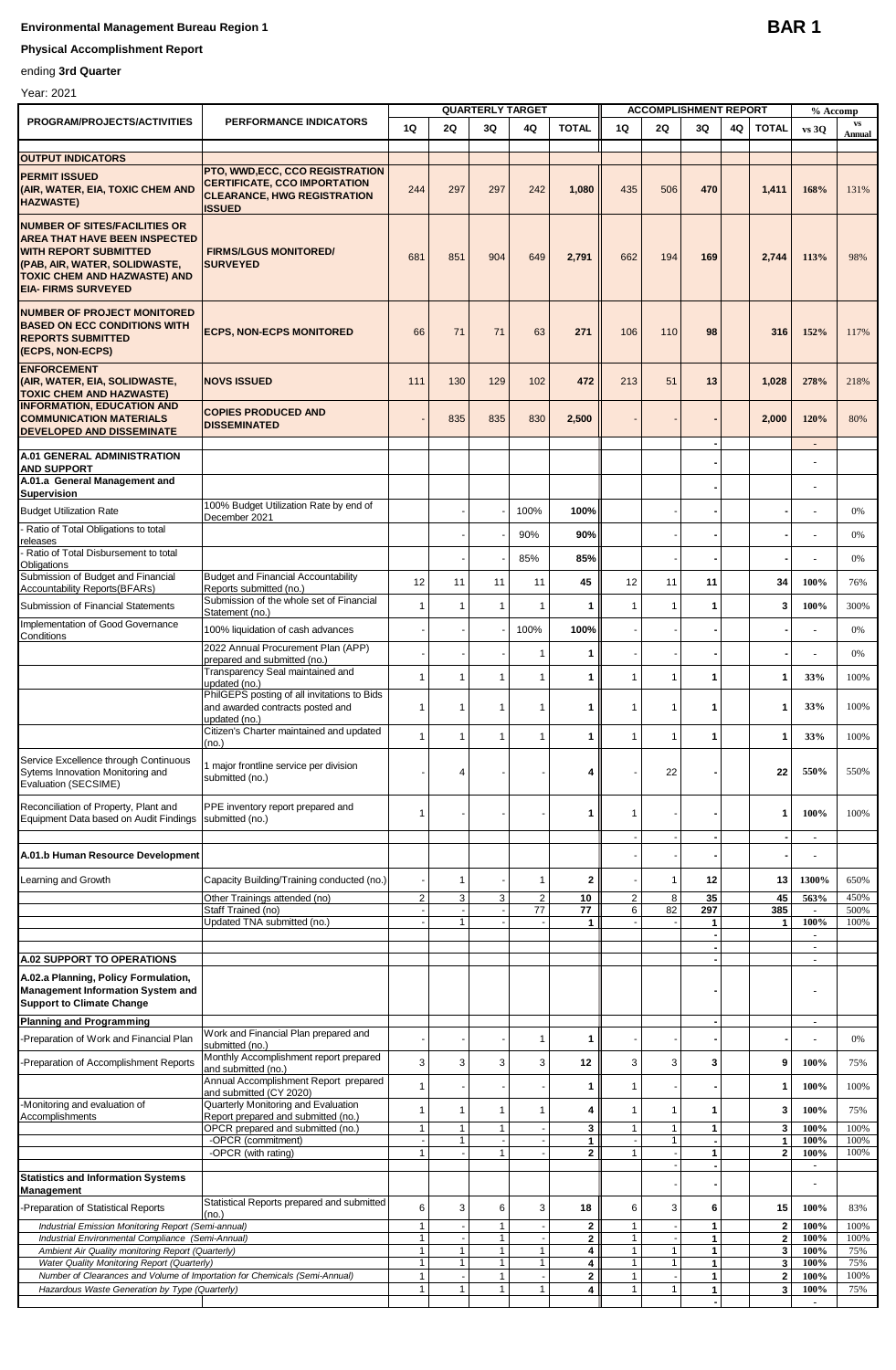| PROGRAM/PROJECTS/ACTIVITIES                                                                                                                     | <b>PERFORMANCE INDICATORS</b>                                                                                                               | 1Q                             | 2Q                             | <b>QUARTERLY TARGET</b><br>3Q  | 4Q                             | <b>TOTAL</b>       | 1Q                  | 2Q                           | <b>ACCOMPLISHMENT REPORT</b><br>3Q | 4Q | <b>TOTAL</b>                  | % Accomp<br>vs 30      | $\mathbf{v}\mathbf{s}$ |
|-------------------------------------------------------------------------------------------------------------------------------------------------|---------------------------------------------------------------------------------------------------------------------------------------------|--------------------------------|--------------------------------|--------------------------------|--------------------------------|--------------------|---------------------|------------------------------|------------------------------------|----|-------------------------------|------------------------|------------------------|
| <b>Management of ICT Network</b>                                                                                                                |                                                                                                                                             |                                |                                |                                |                                |                    |                     |                              |                                    |    |                               |                        | Annual                 |
| Infrastructure<br>Server Resource Management                                                                                                    | Data Center established/managed (no.)                                                                                                       | $\overline{1}$                 | $\overline{1}$                 | 1                              | $\mathbf 1$                    | 1                  | 1                   | 1                            | 3                                  |    | -1                            | 33%                    | 100%                   |
|                                                                                                                                                 | Server Resource Monitoring Established (r                                                                                                   | $\mathbf{1}$                   | $\mathbf{1}$                   | 1                              | 1                              | 1                  | 1                   | 1                            | 3                                  |    | $\mathbf{1}$                  | 33%                    | 100%                   |
|                                                                                                                                                 | Servers Monitored/Managed (no)<br>Server Upgraded/Deployed (no)                                                                             | $\overline{2}$<br>$\mathbf{1}$ | $\overline{c}$<br>$\mathbf{1}$ | $\overline{c}$<br>$\mathbf{1}$ | $\overline{c}$<br>$\mathbf{1}$ | $\mathbf{2}$<br>1  | $\overline{c}$<br>1 | $\overline{\mathbf{c}}$<br>1 | 6<br>3                             |    | $\overline{2}$<br>1           | 33%<br>33%             | 100%<br>100%           |
| <b>Network and endpoint Management</b>                                                                                                          | Network upgraded/maintained (no.)                                                                                                           | $\overline{1}$                 | $\overline{1}$                 | $\mathbf{1}$                   | $\overline{1}$                 | $\mathbf{1}$       | 1                   | $\mathbf{1}$                 | 3                                  |    | $\mathbf{1}$                  | 33%                    | 100%                   |
|                                                                                                                                                 | Computers upgraded/deployed (no.)<br><b>Endpoint Protection Deployed (no)</b>                                                               | 50                             | 5                              | 100                            |                                | 55<br>100          | 21                  | $\overline{22}$              | 12<br>100                          |    | 55<br>100                     | 100%<br>100%           | 100%<br>100%           |
| Deployment of Active Directory                                                                                                                  | IT assistance provided (no)<br>Active Directory implemented (no)                                                                            | 15<br>$\mathbf 1$              | 15<br>$\overline{1}$           | 15<br>$\mathbf{1}$             | 15<br>1                        | 60<br>1            | 93<br>$\mathbf{1}$  | 66<br>1                      | 38<br>3                            |    | 197<br>1                      | 438%<br>33%            | 328%<br>100%           |
| <b>ICT Resource Inventory</b>                                                                                                                   | Computers Registered/Monitored (no)<br>Database Updated (No)                                                                                | $\mathbf{1}$                   | 50<br>$\mathbf{1}$             | $\mathbf{1}$                   | $\mathbf{1}$                   | 50<br>$\mathbf{1}$ | 50<br>1             | $\mathbf{1}$                 | 3                                  |    | 50<br>$\mathbf{1}$            | 100%<br>33%            | 100%<br>100%           |
| <b>Information Systems Management</b><br>and Support                                                                                            |                                                                                                                                             |                                |                                |                                |                                |                    |                     |                              |                                    |    |                               |                        |                        |
| Operationalization of Frontline Services                                                                                                        | <b>Online Services</b>                                                                                                                      | 13                             | 13                             | 13                             | 13                             | 13                 | 13                  | 13                           | 39                                 |    | 13                            | 33%                    | 100%                   |
|                                                                                                                                                 | operationalized/managed(no.)<br>Issues Resolved (no)                                                                                        | $\overline{2}$                 | $\overline{c}$                 | $\overline{c}$                 | $\overline{c}$                 | 8                  | 3                   | 10                           | $\overline{\mathbf{r}}$            |    | 20                            | 333%                   | 250%                   |
|                                                                                                                                                 | Kiosk Established (no)<br>Users Assisted (no)                                                                                               | $\mathbf{1}$<br>3              | $\mathbf{1}$<br>3              | $\mathbf{1}$<br>3              | $\mathbf{1}$<br>3              | $\mathbf{1}$<br>12 | 1<br>6              | 1<br>12                      | 3<br>6                             |    | $\mathbf{1}$<br>24            | 33%<br>267%            | 100%<br>200%           |
| Operationalization of Planning &<br><b>Administrative Support systems</b>                                                                       | Systems operationalized/managed (no)                                                                                                        | 4                              | $\overline{4}$                 | $\overline{4}$                 | $\overline{4}$                 | 4                  | $\overline{4}$      | 4                            | 12                                 |    | 4                             | 33%                    | 100%                   |
|                                                                                                                                                 | Issues Resolved (no)                                                                                                                        | 5                              | 5                              | 5                              | 5                              | 20                 | 5                   | 8                            | $\overline{7}$                     |    | 20                            | 133%                   | 100%                   |
| Deployment of Office 365<br><b>Records Digitization</b>                                                                                         | O365 accounts deployed (no)<br>Digital Infrastructure established/managed                                                                   | $\mathbf 1$                    | 40<br>$\overline{1}$           | $\overline{1}$                 | $\mathbf 1$                    | 40<br>1            | 1                   | 1                            | 48<br>3                            |    | 48<br>$\mathbf{1}$            | 120%<br>33%            | 120%<br>100%           |
|                                                                                                                                                 | (no)<br>Documents Digitally Signed (no.)                                                                                                    | 10                             | 10                             | 10                             | 10                             | 40                 | 1,345               | 1,098                        | 1,303                              |    | 3,746                         | 12487%                 | 9365%                  |
| Information Systems Development                                                                                                                 | Systems Developed (no)<br>Websites updated/maintaned(no.)                                                                                   | $\mathbf{1}$                   | $\overline{1}$                 | $\mathbf{1}$                   | $\overline{1}$                 | 1<br>1             | 1<br>$\overline{1}$ |                              | 3                                  |    | $\mathbf 1$<br>$\overline{1}$ | 100%<br>33%            | 100%<br>100%           |
| Capacity Building/Retooling                                                                                                                     | Trainings conducted (no)                                                                                                                    |                                | $\overline{2}$                 | $\mathbf{1}$                   | $\overline{1}$                 | 4                  |                     | 1                            | 1                                  |    | 3                             | 100%                   | 75%                    |
| <b>Mapping and Management of</b><br><b>Repository Systems/Databases</b>                                                                         |                                                                                                                                             |                                |                                |                                |                                |                    |                     |                              |                                    |    |                               |                        |                        |
| <b>Repository Systems Management</b>                                                                                                            | <b>Repository Systems</b><br>operationalized/supported (no)                                                                                 | 3                              | 3                              | 3                              | 3                              | 3                  | 3                   | 3                            | 9                                  |    | 3                             | 33%                    | 100%                   |
| <b>GIS Mapping</b>                                                                                                                              | GIS Shapefiles created/updated (no.)                                                                                                        | 9                              | 9                              | 9                              | 9                              | 9                  | 9                   | 9                            | 18                                 |    | 9                             | 33%                    | 100%                   |
| <b>Compliance to MITHI Requirements</b>                                                                                                         |                                                                                                                                             |                                |                                |                                |                                |                    |                     |                              |                                    |    |                               |                        |                        |
| Jpdating of Info. System Strategic Plan                                                                                                         | Reports Submitted (no)                                                                                                                      | -1                             |                                |                                |                                | 1                  |                     |                              | 1                                  |    | 1                             | 100%                   | 100%                   |
| <b>Climate Change</b>                                                                                                                           |                                                                                                                                             |                                |                                |                                |                                |                    |                     |                              |                                    |    |                               |                        |                        |
| P1. Implementation and promotion<br>of the entity-level GHG Inventory and<br>Management to quantify and report                                  |                                                                                                                                             |                                |                                |                                |                                |                    |                     |                              |                                    |    |                               |                        |                        |
| <b>GHG emissions and removals</b><br>1.1 Conduct of Annual (EMB Regional<br>Office) GHG Entity report                                           | GHG Inventory report submitted and<br>maintained using prescribed                                                                           | $\mathbf 1$                    |                                |                                |                                | 1                  | 1                   |                              |                                    |    | -1                            | 100%                   | 100%                   |
| 1.2 Conduct of training-workshop on<br>entity level GHG inventory and                                                                           | templates(no.)<br>Documentation report of activity and GHG<br>inventory report from stakeholders (such<br>as ECPs, LGUs, Private companies) |                                |                                |                                |                                |                    |                     |                              |                                    |    | 1                             | 100%                   | 100%                   |
| community level GHG Inventory<br>P2. Implementation of EO 174:<br>Institutionalization of the Philippine<br><b>GHG Inventory Management and</b> | submitted (no.)                                                                                                                             |                                |                                |                                |                                |                    |                     |                              |                                    |    |                               |                        |                        |
| Reporting System for IPPU and<br><b>Waste Sectors</b><br>2.1 Conduct of Sectoral Consultation                                                   |                                                                                                                                             |                                |                                |                                |                                |                    |                     |                              |                                    |    |                               |                        |                        |
| meetings to establish GHG Inventory<br>database for the IPPU and Waste sectors submitted(no.)                                                   | Documentation report prepared and<br>Database of the GHG activity data for                                                                  |                                | $\mathbf{1}$                   |                                |                                | 1                  |                     | 1                            |                                    |    | $\mathbf 1$                   | 100%                   | 100%                   |
|                                                                                                                                                 | Waste and Industrial Processes and<br>Product Use (IPPU) established and<br>submitted (no.)                                                 | $\overline{1}$                 | $\overline{1}$                 | 1                              | $\mathbf 1$                    | 1                  | 1                   | 1                            | 1                                  |    | 1                             | 100%                   | 100%                   |
| P4 Operationalization of RA 9729<br><b>Climate Change Act (Section 15c)</b>                                                                     |                                                                                                                                             |                                |                                |                                |                                |                    |                     |                              |                                    |    |                               |                        |                        |
| 4.1 Conduct inventory and review<br>current CC information system and                                                                           | Inventory conducted and CC information<br>system and database reviewed with report                                                          |                                |                                |                                | $\mathbf{1}$                   | 1                  |                     |                              |                                    |    |                               |                        | 0%                     |
| database<br>P5 Operationalization of Article 12 of<br>the Paris Agreement (Action for<br><b>Climate Empowerment)</b>                            | submitted (no.)                                                                                                                             |                                |                                |                                |                                |                    |                     |                              |                                    |    |                               |                        |                        |
| 5.1 Develop a communication plan on<br>climate change for LGUs, PENROs and<br><b>CENROS</b>                                                     | Communication Plan on Climate Change<br>reviewed, assessed and submitted (no.)                                                              |                                |                                | 1                              |                                | 1                  |                     | 1                            |                                    |    | $\overline{1}$                | 100%                   | 100%                   |
|                                                                                                                                                 | A.02.b Legal Services and Provision of Secretariat Services to the Pollution Adjudication Board                                             |                                |                                |                                |                                |                    |                     |                              |                                    |    |                               | $\blacksquare$         |                        |
| <b>Adjudication of</b><br>environmental/administrative cases                                                                                    | Administrative cases acted upon (no.)                                                                                                       |                                |                                |                                | $\mathbf 1$                    | 1                  |                     |                              |                                    |    |                               |                        | 0%                     |
|                                                                                                                                                 | Environmental Complaints acted upon<br>(no.)                                                                                                | $\overline{4}$                 | $\overline{4}$                 | $\overline{4}$                 | $\overline{4}$                 | 16                 | 4                   | 6                            | 12                                 |    | 22                            | 183%                   | 138%                   |
| Monitoring of Firms Compliance to PAB                                                                                                           | PAB cases reactivated (no.)<br>Firms monitored with report submitted                                                                        |                                |                                |                                | $\mathbf{1}$                   | $\mathbf{1}$       |                     |                              |                                    |    |                               | $\blacksquare$         | 0%                     |
| Orders/Resolutions                                                                                                                              | (no.)<br>Pollution Cases Elevated to PAB (no.)                                                                                              |                                | $\overline{1}$                 | $\mathbf 1$                    | $\mathbf{1}$<br>$\mathbf{1}$   | 4<br>$\mathbf{1}$  | 1<br>1              | $\overline{2}$               | 1                                  |    | 4<br>$\mathbf{1}$             | 133%<br>$\blacksquare$ | 100%<br>100%           |
| Execution of PAB Resolutions and                                                                                                                | Resolution/order executed (no.)                                                                                                             |                                |                                |                                | $\mathbf{1}$                   | 1                  |                     |                              | 1                                  |    | $\mathbf{1}$                  |                        | 100%                   |
| Orders                                                                                                                                          | Firms with Imposed Fines (PAB                                                                                                               | 10                             | 10                             | 10                             | 10                             | 40                 | 54                  | 51                           | 13                                 |    | 118                           | 393%                   | 295%                   |
| Review and assessment of<br>inspection/monitoring/survey reports of<br>firms with Environmental violations or<br>complaints.                    | Resolution 2019-01) (no.)<br>NOVs issued (no.)                                                                                              | 111                            | 130                            | 129                            | 102                            | 472                | 213                 | 470                          | 345                                |    | 1,028                         | 278%                   | 218%                   |
| - RA 8749<br>- RA 9275                                                                                                                          |                                                                                                                                             | 52<br>30                       | 56<br>38                       | 56<br>38                       | 50<br>30                       | 214<br>136         | 61<br>51            | 142<br>223                   | 88<br>77                           |    | 291<br>351                    | 177%<br>331%           | 136%<br>258%           |
| -PD 1586                                                                                                                                        |                                                                                                                                             | 12                             | 16                             | 16                             | 10                             | 54                 | 71                  | 84                           | 90                                 |    | 245                           | 557%                   | 454%                   |
| -RA 6969<br>- Toxic Chem                                                                                                                        |                                                                                                                                             | 15                             | 18                             | 17                             | 10                             | 60                 | 29                  | 7                            | 90                                 |    | 126                           | 252%<br>$\blacksquare$ | 210%                   |
| - Haz<br>- RA 9003                                                                                                                              |                                                                                                                                             | 15<br>$\overline{2}$           | 18<br>$\overline{2}$           | 17<br>$\overline{2}$           | 10<br>$\overline{2}$           | 60<br>8            | 29<br>$\mathbf{1}$  | 7<br>14                      | 90                                 |    | 126<br>15                     | 252%<br>250%           | 210%<br>188%           |
| ssuance of Resolutions/orders                                                                                                                   | Resolution/order issued (no.)                                                                                                               | 20                             | 20                             | $\overline{20}$                | 20                             | 80                 | 334                 | 259                          | $\frac{258}{1}$                    |    | 851                           | 1418%                  | 1064%                  |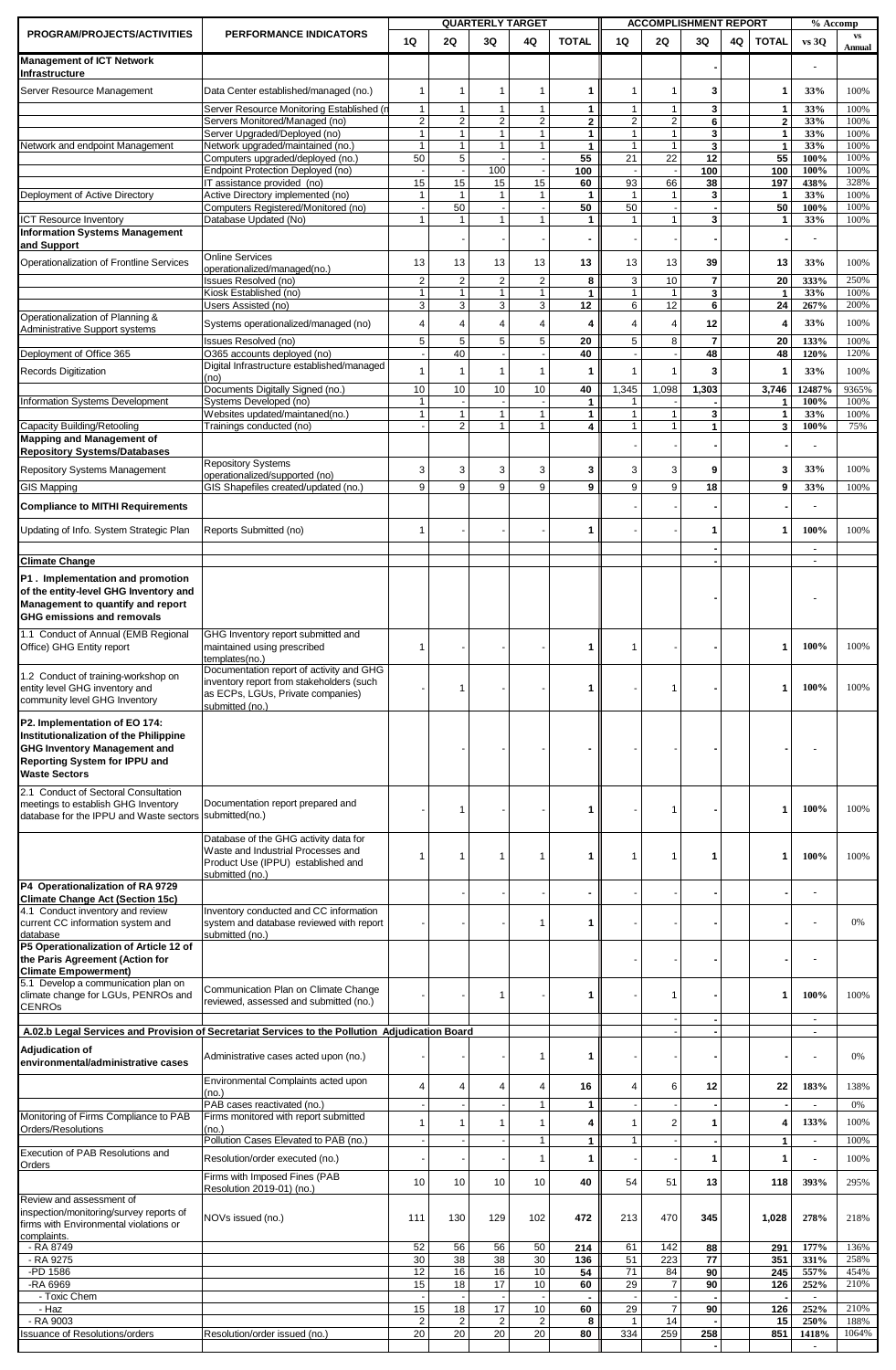| PROGRAM/PROJECTS/ACTIVITIES                                                                         | <b>PERFORMANCE INDICATORS</b>                                   | 1Q             | 2Q             | <b>QUARTERLY TARGET</b><br>3Q | 4Q             | <b>TOTAL</b>   | 1Q             | 2Q             | <b>ACCOMPLISHMENT REPORT</b><br>3Q | 4Q | <b>TOTAL</b>   | % Accomp<br>vs 30                | <b>VS</b><br>Annual |
|-----------------------------------------------------------------------------------------------------|-----------------------------------------------------------------|----------------|----------------|-------------------------------|----------------|----------------|----------------|----------------|------------------------------------|----|----------------|----------------------------------|---------------------|
| A.03 OPERATIONS                                                                                     |                                                                 |                |                |                               |                |                |                |                |                                    |    |                | $\blacksquare$                   |                     |
| A.03.a Environmental Assessment &<br><b>Protection Program</b>                                      |                                                                 |                |                |                               |                |                |                |                |                                    |    |                |                                  |                     |
| A.03.a1 Environmental Pollution<br>Research                                                         |                                                                 |                |                |                               |                |                |                |                |                                    |    |                |                                  |                     |
| Implementation of the Environmental<br>Laboratory Recognition(ELR)Scheme                            |                                                                 |                |                |                               |                |                |                |                |                                    |    |                |                                  |                     |
| -Laboratory Assessment (Level 2)                                                                    |                                                                 |                |                |                               |                |                |                |                |                                    |    |                |                                  |                     |
| and Monitoring & Re-Assessment of<br>Lab. $(M/R)$                                                   | Laboratory assessed/monitored (no.)                             |                | 1              |                               |                | 1              |                |                |                                    |    |                | 0%                               | 0%                  |
| -Cross audit of EMB Labs                                                                            | Report prepared (no.)                                           |                |                |                               | $\mathbf 1$    | 1              |                |                | 1                                  |    | 1              | $\blacksquare$                   | 100%                |
| -Promotion of ELR Scheme<br>Analysis of Samples                                                     | ELR awareness seminar conducted (no)<br>Samples analyzed (no.)  | 275            | 1<br>275       | 275                           | 275            | 1<br>1,100     | 317            | 413            | 1<br>441                           |    | 1<br>1,171     | 100%<br>142%                     | 100%<br>106%        |
|                                                                                                     | Results of samples determinations                               | 1,350          | 1,350          | 1,350                         | 1,350          | 5,400          | 1,614          | 2,013          | 2,196                              |    | 5,823          | 144%                             | 108%                |
| Establishment of analytical capability                                                              | reported (no.)<br>Parameters/analytical methods                 |                |                |                               |                |                |                |                |                                    |    |                |                                  |                     |
| required for environmental quality and<br>compliance monitoring of the region                       | established (no.)                                               |                |                | 4                             |                | 4              |                |                | 4                                  |    | 4              | 100%                             | 100%                |
|                                                                                                     | Capacity enhanced (%)                                           |                |                |                               | 20%            | 20%            |                |                | $\blacksquare$                     |    |                | $\blacksquare$                   | 0%                  |
| Preparation of Laboratory Management<br>System (LMS) documents                                      | LMS documents prepared (no.)                                    | 3              | 3              | $\overline{c}$                | $\overline{2}$ | 10             | 5              | 4              | 1                                  |    | 10             | 125%                             | 100%                |
| Calibration/Maintenance of Laboratory                                                               | Lab equipment calibrated/maintained (no.)                       |                |                | 15                            | 35             | 50             |                |                | 12                                 |    | 12             | 80%                              | 24%                 |
| equipment<br>Attendance/Participation to Training/                                                  |                                                                 |                |                |                               |                |                |                |                |                                    |    |                |                                  |                     |
| Workshop/Proficiency Testing Exercises                                                              |                                                                 |                |                |                               |                |                |                |                |                                    |    |                |                                  |                     |
| - Proficiency testing exercise                                                                      | parameters testing exercises participated<br>(no.)              |                |                |                               | 6              | 6              |                |                |                                    |    |                |                                  | 0%                  |
| - Attendance to virtual trainings/<br>seminars organized by EMB Central staff trained (no.)         |                                                                 | $\overline{2}$ | 4              |                               |                | 6              | 3              | 3              |                                    |    | 6              | 100%                             | 100%                |
| Office                                                                                              |                                                                 |                |                |                               |                |                |                |                |                                    |    |                |                                  |                     |
|                                                                                                     |                                                                 |                |                |                               |                |                |                |                |                                    |    |                | $\blacksquare$<br>$\blacksquare$ |                     |
| A.03.a2 Environmental Education                                                                     |                                                                 |                |                |                               |                |                |                |                |                                    |    |                |                                  |                     |
| and Partnership Building                                                                            |                                                                 |                |                |                               |                |                |                |                |                                    |    |                |                                  |                     |
| Phased Implementation of the National<br><b>Environmental Education Action Plan</b>                 |                                                                 |                |                |                               |                |                |                |                |                                    |    |                |                                  |                     |
| 1. Environmental Education in the Non- Multi-stakeholder Events conducted with                      |                                                                 |                |                |                               |                |                |                |                |                                    |    |                |                                  |                     |
| formal Sector                                                                                       | reports submitted (no.)                                         | $\mathbf{1}$   | 3              | 3                             | $\overline{4}$ | 11             | $\overline{2}$ | $\overline{2}$ | 3                                  |    | $\overline{7}$ | 100%                             | 64%                 |
| -Conduct of special events for the<br>national environmental celebrations                           |                                                                 |                |                |                               |                |                |                |                |                                    |    |                |                                  |                     |
| (Zero<br>Waste<br>Month/World<br>Water<br>Day/Philippine<br>Water Week, Earth                       |                                                                 |                |                |                               |                |                |                |                |                                    |    |                |                                  |                     |
| Day/Earth Month, World Environment                                                                  |                                                                 |                |                |                               |                |                |                |                |                                    |    |                |                                  |                     |
| Day/Environment Month, National Clean<br>Up Month, International Day for the                        |                                                                 |                |                |                               |                |                |                |                |                                    |    |                |                                  |                     |
| Preservation of the Ozone Layer, World                                                              |                                                                 |                |                |                               |                |                |                |                |                                    |    |                |                                  |                     |
| Environmental Health Day, International<br>Lead Poisoning Prevention Week,                          |                                                                 |                |                |                               |                |                |                |                |                                    |    |                |                                  |                     |
| Clean Air Month, Climate Change<br>Consciousness Week, Environmental                                |                                                                 |                |                |                               |                |                |                |                |                                    |    |                |                                  |                     |
| Awareness Month)                                                                                    |                                                                 |                |                |                               |                |                |                |                |                                    |    |                |                                  |                     |
| - Production and dissemination of<br>localized IEC Materials                                        | IEC materials prepared (no.)                                    |                | 1              | $\mathbf{1}$                  | $\mathbf{1}$   | 3              |                | $\overline{2}$ |                                    |    | $\mathbf{2}$   | 100%                             | 67%                 |
|                                                                                                     | Copies produced (no.)<br>Copies disseminated (no.)              |                | 835<br>835     | 835<br>835                    | 830<br>830     | 2,500<br>2,500 |                | 2,000<br>2,000 |                                    |    | 2,000<br>2,000 | 120%<br>120%                     | 80%<br>80%          |
| 2.<br>Networking,<br>Collaboration<br>and                                                           |                                                                 |                |                |                               |                |                |                |                |                                    |    |                |                                  |                     |
| Communication<br>- Youth involvement in Environmental                                               | Youth activities conducted (no.)                                |                | 1              |                               | 1              | 2              | 1              | 1              | 2                                  |    | 4              | 400%                             | 200%                |
| Protection<br>-Conduct of radio/TV                                                                  | Radio/TV guestings/podcast conducted                            | $\overline{4}$ | $\overline{4}$ | 4                             | $\overline{4}$ | 16             | 9              | 10             | 1                                  |    | 20             | 167%                             | 125%                |
| programs/guestings/podcast<br>-Submission of photo releases to EMB                                  | (no.)                                                           |                |                |                               |                |                |                |                |                                    |    |                |                                  |                     |
| Central Office for EMB Website<br>-Updating and Maintenance of                                      | Photo releases submitted (no.)<br>Regional Facebook page        | 9              | 9              | 9                             | 9              | 36             | 13             | 31             | 36                                 |    | 80             | 296%                             | 222%                |
| Regional Facebook Page                                                                              | maintained/updated (no.)                                        | 30             | 30             | 30                            | 30             | 120            | 81             | 137            | 59                                 |    | 277            | 308%                             | 231%                |
| 3. Preparation of Annual Regional State<br>of Brown Environment Report                              | 2020 Regional State of Brown<br>Environment Report prepared and |                | 1              |                               |                | 1              |                | 1              |                                    |    | 1              | 100%                             | 100%                |
| 4. Conduct of communication evaluation                                                              | submitted (no.)<br>Accomplished survey forms submitted with     |                |                |                               |                |                |                |                |                                    |    |                |                                  |                     |
| of IEC intervention                                                                                 | statiscal tabulation (no.)                                      | 50             | 50             | 50                            | 50             | 200            | 135            |                | 48                                 |    | 183            | 122%                             | 92%                 |
| 5. Updating of EMB Regional website                                                                 | Website content/links maintained/updated                        | 30             | 30             | 30                            | 30             | 120            | 66             | 81             | 48                                 |    | 195            | 217%                             | 163%                |
| 6. Conduct of webinar on Environmental<br>Laws for DENR Offices<br>7. Gathering of IEC data for EMB | Webinar conducted (no.)                                         |                | $\mathbf{1}$   | 1                             | $\mathbf{1}$   | 3              |                | 4              |                                    |    | $\overline{4}$ | 200%                             | 133%                |
|                                                                                                     | Report submitted (no.)                                          | 1              | 1              | 1                             | $\mathbf{1}$   | 4              | 1              | $\mathbf{1}$   | 1                                  |    | 3              | 100%                             | 75%                 |
| environmental statistics<br>8.EMB Regional Champions on<br>Environmental Management (Game           | Regional nominees submitted (no.)                               |                | 3              |                               |                | 3              |                | 3              |                                    |    | 3              | 100%                             | 100%                |
| <b>Changer Communities Award)</b>                                                                   |                                                                 |                |                |                               |                |                |                |                |                                    |    |                |                                  |                     |
|                                                                                                     |                                                                 |                |                |                               |                |                |                |                |                                    |    |                | $\blacksquare$<br>$\blacksquare$ |                     |
| A.03.a3 Environmental Impact<br><b>Assessment</b>                                                   |                                                                 |                |                |                               |                |                |                |                |                                    |    |                |                                  |                     |
| <b>CLEARANCE AND PERMITTING</b><br><b>Issuance of ECC</b>                                           |                                                                 |                |                |                               |                |                |                |                |                                    |    |                |                                  |                     |
| Issuance of CNC - Category C & prior to                                                             | ECC issued (no.)<br>CNC issued (no.)                            | 65<br>50       | 80<br>50       | 80<br>50                      | 65<br>50       | 290<br>200     | 124<br>102     | 107<br>91      | 70<br>59                           |    | 301<br>252     | 134%<br>168%                     | 104%<br>126%        |
| 1982<br>Identification/Survey of projects operating                                                 | Projects surveyed with site inspection                          |                |                |                               |                |                |                |                |                                    |    |                | 187%                             | 139%                |
| without ECC<br>Validation of issued ECC (cleansing)                                                 | reports submitted (no.)<br>ECC cancelled (no.)                  | 17<br>3        | 18<br>3        | 18<br>3                       | 18<br>3        | 71<br>12       | 13             | 46<br>17       | 40<br>19                           |    | 99<br>36       | 400%                             | 300%                |
| Validation of CNC (Both Category C and                                                              | CNC validated with report submitted (no.)                       | 40             | 40             | 40                            | 40             | 160            | 43             | 49             | 51                                 |    | 143            | 119%                             | 89%                 |
| Category D)                                                                                         | CNC cancelled (no.)                                             |                |                |                               |                |                |                |                |                                    |    |                | $\blacksquare$                   |                     |
| <b>MONITORING AND ENFORCEMENT</b>                                                                   |                                                                 |                |                |                               |                |                |                |                |                                    |    |                |                                  |                     |
| Monitoring of Projects in compliance with                                                           | ECPs monitored with reports submitted                           | 3              | 3              | 3                             | 3              | 12             | 4              | 4              |                                    |    | 8              | 89%                              | 67%                 |
| ECC conditions and EMP (ECPs)                                                                       | (no.)                                                           |                |                |                               |                |                |                |                |                                    |    |                |                                  |                     |
|                                                                                                     | Fund 101<br>· ERF                                               | 3              | 3              | 3                             | 3              | 12             | 4              | 4              |                                    |    | 8              | 89%                              | 67%                 |
| Site Validation/Investigations of ECPs                                                              | ECPs validated/investigated with report<br>submitted (no.)      |                |                |                               |                | - 11           |                |                |                                    |    |                | $\blacksquare$                   |                     |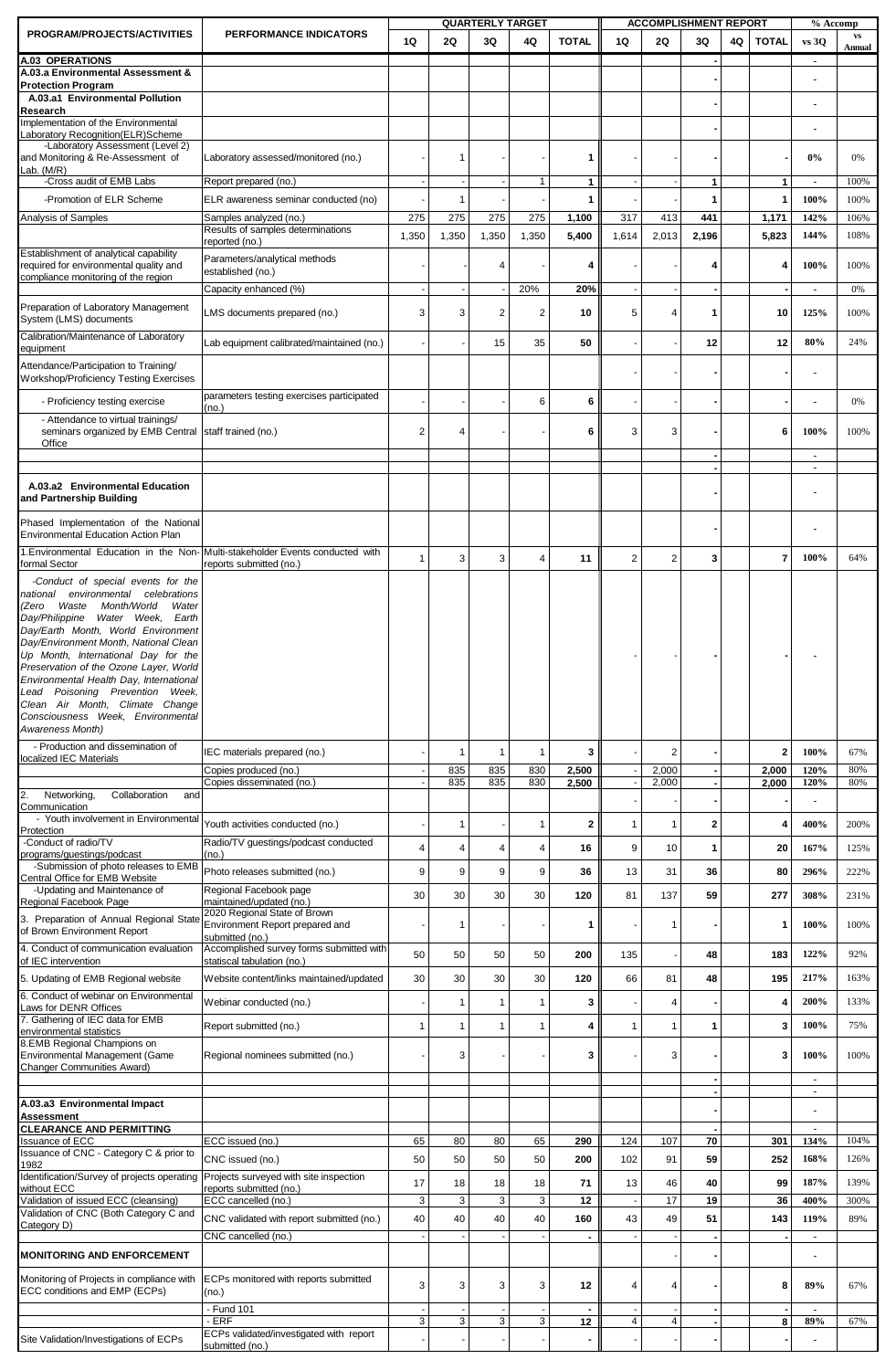| PROGRAM/PROJECTS/ACTIVITIES                                                     | PERFORMANCE INDICATORS                                                                 |                |                  | <b>QUARTERLY TARGET</b> |                |                |                | <b>ACCOMPLISHMENT REPORT</b> |                    |    |                | % Accomp               | $\mathbf{v}\mathbf{s}$ |
|---------------------------------------------------------------------------------|----------------------------------------------------------------------------------------|----------------|------------------|-------------------------|----------------|----------------|----------------|------------------------------|--------------------|----|----------------|------------------------|------------------------|
|                                                                                 |                                                                                        | 1Q             | 2Q               | 3Q                      | 4Q             | <b>TOTAL</b>   | 1Q             | 2Q                           | 3Q                 | 4Q | <b>TOTAL</b>   | vs 30                  | Annual                 |
| Site Monitoring of Projects in compliance<br>with ECC conditions and EMP (Non-  | Non-ECPs monitored with compliance<br>evaluation reports (CER) submitted (no.)         | 63             | 68               | 68                      | 60             | 259            | 102            | 106                          | 98                 |    | 306            | 154%                   | 118%                   |
| ECPs)                                                                           | - Fund 101                                                                             | 63             | 68               | 68                      | 60             | 259            | 102            | 106                          | 98                 |    | 306            | 154%                   | 118%                   |
|                                                                                 | - ERF                                                                                  |                |                  |                         |                |                |                |                              |                    |    |                |                        |                        |
| Table Monitoring of Project per CMR<br>received through online system (Non-     | Non-ECPs monitored with CER submitted                                                  |                |                  |                         |                |                |                | 1                            |                    |    | 1              |                        |                        |
| ECP <sub>s</sub> )                                                              | (no.)<br>- Fund 101                                                                    |                |                  |                         |                | $\blacksquare$ |                | 1                            |                    |    | $\mathbf{1}$   | $\blacksquare$         |                        |
|                                                                                 | - ERF                                                                                  |                |                  |                         |                |                |                |                              |                    |    |                | $\blacksquare$         |                        |
| <b>SUPPORT ACTIVITIES</b>                                                       |                                                                                        |                |                  |                         |                |                |                |                              |                    |    |                |                        |                        |
| Conduct of Programmatic EIA/SEA per<br>river channels in coordination with MGB. | Programmatic EIA/SEA report (no.)                                                      |                |                  |                         | $\mathbf 1$    | 1              |                |                              | 1                  |    | $\mathbf 1$    |                        | 100%                   |
| DPWH and Provincial Government                                                  |                                                                                        |                |                  |                         |                |                |                |                              |                    |    |                |                        |                        |
| Orientation on EIA Stakeholders<br>Updating of EIA database                     | Stakeholders trained (no.)<br>EIA-IS database updated (no.)                            | $\mathbf{1}$   | $\mathbf{1}$     | 20<br>$\mathbf{1}$      | $\mathbf{1}$   | 20<br>1        | 1              | $\mathbf{1}$                 | 54<br>$\mathbf{1}$ |    | 54<br>1        | 270%<br>100%           | 270%<br>100%           |
| Act as Resource Persons (RPs) in MMT                                            | MMT meetings participated as RP with                                                   |                |                  |                         | $\mathbf{1}$   | 1              |                |                              | $\overline{2}$     |    | $\overline{2}$ |                        | 200%                   |
|                                                                                 | report submitted (no.)<br>Annual Report prepared and submitted                         |                |                  |                         |                |                |                |                              |                    |    |                |                        |                        |
| Preparation of EIA Annual Report                                                | (no.)                                                                                  | $\overline{1}$ |                  |                         |                | 1              | $\mathbf{1}$   |                              |                    |    | 1              | 100%                   | 100%                   |
|                                                                                 |                                                                                        |                |                  |                         |                |                |                |                              |                    |    |                | $\blacksquare$         |                        |
| A.03.b Environmental Regulations<br>and Pollution Control                       |                                                                                        |                |                  |                         |                |                |                |                              |                    |    |                |                        |                        |
| A.03.b1 Implementation of Clean Air                                             |                                                                                        |                |                  |                         |                |                |                |                              |                    |    |                |                        |                        |
| <b>Regulations</b><br>Clean Air Program                                         |                                                                                        |                |                  |                         |                |                |                |                              |                    |    |                |                        |                        |
| <b>CLEARANCE AND PERMITTING</b>                                                 |                                                                                        |                |                  |                         |                |                |                |                              |                    |    |                |                        |                        |
| <b>Issuance of Permit to Operate</b>                                            | Permit To Operate Issued (no.)<br>-New                                                 | 81<br>23       | 94<br>30         | 94<br>30                | 80<br>22       | 349<br>105     | 170<br>49      | 164<br>63                    | 188<br>46          |    | 522<br>158     | 194%<br>190%           | 150%<br>150%           |
|                                                                                 | -Renewal                                                                               | 58             | 64               | 64                      | 58             | 244            | 121            | 101                          | 142                |    | 364            | 196%                   | 149%                   |
| Updating of Industrial Database<br><b>MONITORING AND ENFORCEMENT</b>            | Database updated (no)                                                                  | $\mathbf{1}$   | $\overline{1}$   | $\overline{1}$          | $\mathbf{1}$   |                |                | $\mathbf{1}$                 | 1                  |    | 1              | 100%<br>$\blacksquare$ | 100%                   |
| Ambient Air Quality Monitoring                                                  | Air Quality Assessment Report submitted                                                | $\overline{2}$ | $\mathbf{1}$     | $\mathbf{1}$            | $\mathbf{1}$   | 5              | $\overline{2}$ | 1                            | 1                  |    | 4              | 100%                   | 80%                    |
|                                                                                 | (no.)<br>-quarterly                                                                    | $\mathbf{1}$   | 1                | $\mathbf{1}$            | $\mathbf{1}$   | 4              | 1              | 1                            | 1                  |    | 3              | 100%                   | 75%                    |
|                                                                                 | -annual                                                                                | $\mathbf{1}$   |                  |                         |                | $\mathbf{1}$   | 1              |                              |                    |    | $\mathbf{1}$   | 100%                   | 100%                   |
|                                                                                 | Air Quality Sampling Station Operated and<br>Maintained (automatic and/or manual) with | 6              | 6                | 6                       | 6              | 6              | 6              | 6                            | 6                  |    | 6              | 100%                   | 100%                   |
|                                                                                 | report submitted (no.)<br>Air Quality Sampling Station Upgraded                        |                |                  |                         |                |                |                |                              |                    |    |                |                        |                        |
|                                                                                 | (automatic and/or manual) with report                                                  |                |                  |                         |                |                |                |                              |                    |    |                |                        |                        |
|                                                                                 | submitted (no.)<br>AQM Equipment Calibrated with certificate                           |                |                  |                         |                |                |                |                              |                    |    |                |                        |                        |
|                                                                                 | (no.)                                                                                  |                | 6                |                         |                | 6              |                | 6                            |                    |    | 6              | 100%                   | 100%                   |
|                                                                                 | -TSP<br>-PM10 (manual)                                                                 |                | 3                |                         |                | 3              |                | 3                            |                    |    | 3              | $\blacksquare$<br>100% | 100%                   |
|                                                                                 | -PM10/2.5 (automatic/manual)                                                           |                | $\mathbf{1}$     |                         |                | $\mathbf{1}$   |                | $\mathbf{1}$                 |                    |    | $\mathbf{1}$   | 100%                   | 100%                   |
|                                                                                 | -Gaseous Parameters<br>(automatic/manual)                                              |                | $\overline{c}$   |                         |                | $\mathbf{2}$   |                | $\overline{c}$               |                    |    | $\overline{2}$ | 100%                   | 100%                   |
| Operationalization of Airshed                                                   | Airshed action plan updated and<br>implemented with report submitted (no.)             | 1              | 1                | 1                       | 1              | 1 I            | 1              | 1                            | 1                  |    | 1              | 33%                    | 100%                   |
|                                                                                 | Regional Emission Inventory (no.) for                                                  |                |                  |                         |                |                |                |                              |                    |    |                |                        |                        |
| Updating of Emission Inventory                                                  | Stationary , Mobile and Areas Sources with<br>Percentage (%) Coverage of Total         | -1             | -1               | -1                      | -1             | 1              |                | -1                           | 1                  |    | $\mathbf 1$    | 100%                   | 100%                   |
|                                                                                 | Universe per LGUs and GIS Spatial                                                      |                |                  |                         |                |                |                |                              |                    |    |                |                        |                        |
| Pre-Designation of Attainment/non-                                              | <b>Distribution</b><br>Pre-designation of Attainment/Non-                              |                |                  |                         | $\mathbf{1}$   | 1              | $\mathbf{1}$   |                              |                    |    | $\mathbf{1}$   |                        | 100%                   |
| attainment areas                                                                | Attainment Areas ensorsed (no.)<br>Airshed Emission Inventory for Stationary           |                |                  |                         |                |                |                |                              |                    |    |                |                        |                        |
|                                                                                 | Mobile and Areas Sources within the                                                    |                |                  |                         | $\mathbf 1$    | 1              |                |                              |                    |    |                |                        | 0%                     |
|                                                                                 | Airshed prepared with report submitted<br>(no.)                                        |                |                  |                         |                |                |                |                              |                    |    |                |                        |                        |
|                                                                                 | Annual air quality monitoring data with                                                |                |                  |                         |                |                |                |                              |                    |    |                | 100%                   | 100%                   |
|                                                                                 | 75% data capture compiled, assessed,<br>and submitted                                  |                | 1                |                         |                | 1              |                | 1                            |                    |    | $\mathbf 1$    |                        |                        |
| Designation of Attainment/non-attainment<br>Areas within the Airshed            | Airshed dispersion modelling conducted<br>(no.)                                        |                |                  | $\mathbf 1$             |                | 1              |                |                              |                    |    |                | 0%                     | 0%                     |
| Policy/Progam/Project recommendation                                            | Policy/Program/Project formulated with                                                 |                | $\mathbf 1$      |                         | $\mathbf{1}$   | $\mathbf{2}$   |                |                              | 1                  |    | $\mathbf 1$    | 100%                   | 50%                    |
| to GB<br><b>Identification of New Airshed</b>                                   | approved resolutions (no.)<br>Report prepared and submitted (no.)                      |                |                  |                         |                |                |                |                              |                    |    |                |                        |                        |
| Assessment of Air Quality Management                                            | Quarterly physical and financial report                                                |                |                  |                         |                |                |                |                              |                    |    |                |                        |                        |
| Fund (AQMF) utilization                                                         | submitted (no.)                                                                        | $\overline{1}$ | $\mathbf 1$      | $\mathbf{1}$            | $\mathbf{1}$   | 4              | 1              | 1                            | 1                  |    | 3              | 100%                   | 75%                    |
|                                                                                 | Annual Airshed Status Report Prepared<br>and submitted (no.)                           | $\mathbf{1}$   |                  |                         |                | 1              | 1              |                              |                    |    | $\mathbf{1}$   | 100%                   | 100%                   |
| <b>Industrial Compliance Monitoring</b>                                         | Firms monitored with report submitted<br>(no.)                                         | 203            | 322              | 362                     | 183            | 1,070          | 203            | 433                          | 350                |    | 986            | 111%                   | 92%                    |
|                                                                                 | no. of firms for site monitoring                                                       | 153            | 272              | 312                     | 114            | 851            | 203            | 404                          | 332                |    | 939            | 127%                   | 110%                   |
|                                                                                 | no. of firms for table monitoring                                                      | 50             | 50               | 50                      | 69             | 219            |                | 29                           | 18                 |    | 47             | 31%                    | 21%                    |
| Identification/survey of established<br>firms/industries and commercial         | Firms surveyed with reports submitted (no)                                             | 30             | 50               | 50                      | 20             | 150            | 19             | 49                           | 67                 |    | 135            | 104%                   | 90%                    |
| establishments operating without permits                                        |                                                                                        |                |                  |                         |                |                |                |                              |                    |    |                |                        |                        |
| <b>CEMS and Regulatory Monitoring (Stack</b><br>Sampling)                       | No. of Firms Compliant to Standards with<br>Report Submitted (no.)                     | 6              | 6                | 6                       | 6              | 24             | 3              | 21                           | 39                 |    | 63             | 350%                   | 263%                   |
| Evaluation and Approval of Test Plan                                            | Test Plan Evaluated and Approved (no.)                                                 | 6              | 6                | 6                       | 6              | 24             | 10             | 13                           | 26                 |    | 49             | 272%                   | 204%                   |
|                                                                                 | List of Firms with CEMS and COMS                                                       |                |                  |                         |                |                |                |                              |                    |    |                |                        |                        |
| RATA/RAA/CGA monitoring of firms with<br><b>CEMS and COMS</b>                   | monitored with Conducted Audits<br>(RATA/CGA) vs Universe of Firms with                |                |                  |                         | 2              | $\mathbf{2}$   |                |                              |                    |    |                |                        | 0%                     |
|                                                                                 | CEMS/COMS (no.)                                                                        |                |                  |                         |                |                |                |                              |                    |    |                |                        |                        |
|                                                                                 | Firms with CEMS and COMS complied<br>with online submission based on DAO               | $\overline{2}$ | $\boldsymbol{2}$ | $\overline{\mathbf{c}}$ | $\overline{2}$ | 8              | $\overline{2}$ | $\overline{\mathbf{c}}$      |                    |    | 4              | 67%                    | 50%                    |
|                                                                                 | 2017-14 (no.)                                                                          |                |                  |                         |                |                |                |                              |                    |    |                |                        |                        |
| Monitoring of Private Emission Testing<br>Centers (PETCs)                       | PETCs Monitored with reports submitted<br>(no.)                                        | 9              | 9                | 9                       | 9              | 36             | 9              | 15                           | 14                 |    | 38             | 141%                   | 106%                   |
| <b>SUPPORT ACTIVITIES</b>                                                       |                                                                                        |                |                  |                         |                |                |                |                              |                    |    |                | $\blacksquare$         |                        |
| Updating of Air Quality Database                                                | Quarterly Database Updated and Data<br>Management with Report Submitted (no.)          | $\overline{1}$ | $\mathbf{1}$     | $\mathbf 1$             | $\mathbf 1$    | 1              | 1              | 1                            | 1                  |    | 1              | 100%                   | 100%                   |
|                                                                                 |                                                                                        |                |                  |                         |                |                |                |                              |                    |    |                |                        |                        |
|                                                                                 | Quarterly Database Updated and Data<br>Management with Report Submitted (no.)          | $\mathbf{1}$   | $\mathbf 1$      | $\mathbf{1}$            | $\mathbf{1}$   | 1              | 1              | 1                            | 1                  |    | 1              | 100%                   | 100%                   |
| Capacity Building for Air Quality                                               | Capacity Building/Training conducted (no.)                                             |                |                  | $\mathbf 1$             |                | 1              |                |                              |                    |    |                | $0\%$                  | 0%                     |
| Monitoring<br>Preparation of the Regional Annual Air                            | Annual Regional Air Quality Status Report                                              |                |                  |                         |                |                |                |                              |                    |    |                |                        |                        |
| Quality Status Report                                                           | Prepared and submitted (no.)                                                           | $\mathbf{1}$   |                  |                         |                | 1              | $\mathbf{1}$   |                              |                    |    | 1 <sup>1</sup> | 100%                   | 100%                   |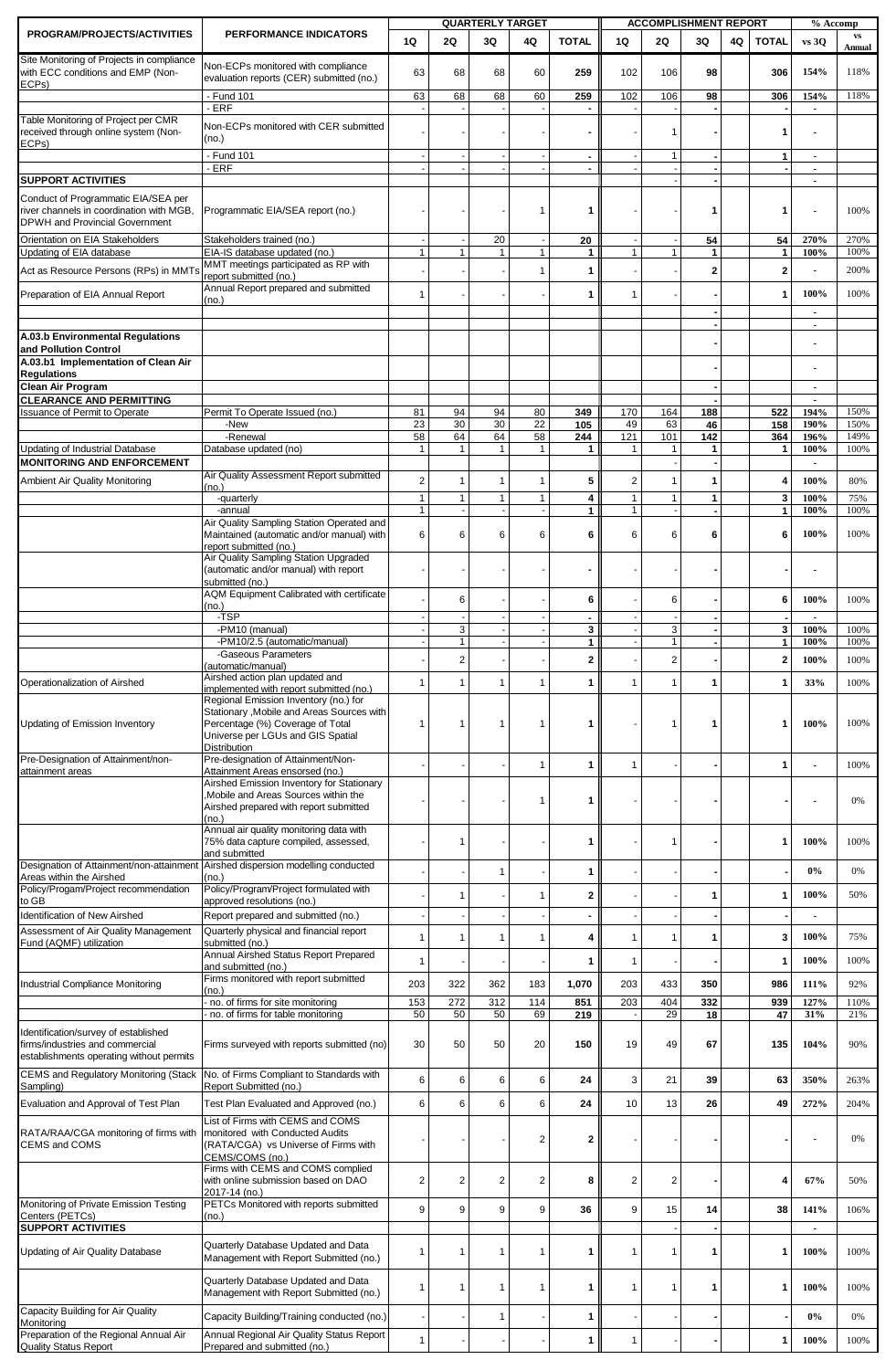| PROGRAM/PROJECTS/ACTIVITIES                                                                                   | PERFORMANCE INDICATORS                                                             |                      |                      | <b>QUARTERLY TARGET</b> |                         |                    |                      |                      | <b>ACCOMPLISHMENT REPORT</b>  |    |                    | % Accomp                         | $\mathbf{v}\mathbf{s}$ |
|---------------------------------------------------------------------------------------------------------------|------------------------------------------------------------------------------------|----------------------|----------------------|-------------------------|-------------------------|--------------------|----------------------|----------------------|-------------------------------|----|--------------------|----------------------------------|------------------------|
|                                                                                                               |                                                                                    | 1Q                   | 2Q                   | 3Q                      | 4Q                      | <b>TOTAL</b>       | 1Q                   | 2Q                   | 3Q                            | 4Q | <b>TOTAL</b>       | vs 30                            | Annual                 |
|                                                                                                               |                                                                                    |                      |                      |                         |                         |                    |                      |                      |                               |    |                    | $\blacksquare$                   |                        |
| A.03.b2 Implementation of Clean                                                                               |                                                                                    |                      |                      |                         |                         |                    |                      |                      |                               |    |                    |                                  |                        |
| <b>Water Regulations</b>                                                                                      |                                                                                    |                      |                      |                         |                         |                    |                      |                      |                               |    |                    |                                  |                        |
| Clean Water program<br><b>CLEARANCE AND PERMITTING</b>                                                        |                                                                                    |                      |                      |                         |                         |                    |                      |                      |                               |    |                    | $\blacksquare$<br>$\blacksquare$ |                        |
| Issuance of Waste Water Discharge                                                                             | Waste Water Discharge Permit issued                                                | 35                   | 47                   | 47                      | 34                      | 163                | 49                   | 50                   | 90                            |    | 189                | 147%                             | 116%                   |
| Permit                                                                                                        | (no.) (regardless of volume)<br>-New                                               | 11                   | 14                   | 14                      | 10                      |                    | 17                   | 19                   |                               |    |                    | 185%                             |                        |
|                                                                                                               | -Renewal                                                                           | 24                   | 33                   | 33                      | 24                      | 49<br>114          | 32                   | 31                   | 36<br>54                      |    | 72<br>117          | 130%                             | 147%<br>103%           |
| <b>PCO</b> Accreditation                                                                                      | PCO Accredited (no.)                                                               | 60                   | 60                   | 60                      | 60                      | 240                | 178                  | 117                  | 137                           |    | 432                | 240%                             | 180%                   |
|                                                                                                               | -New (Include Category A & B)<br>-Renewal (Include Category A & B)                 | 55<br>5              | 55<br>5              | 55<br>5                 | 55<br>$\,$ 5 $\,$       | 220<br>20          | 140<br>38            | 82<br>35             | 72<br>65                      |    | 294<br>138         | 178%<br>920%                     | 134%<br>690%           |
|                                                                                                               | Submission of PCO updated database                                                 | 3                    | 3                    | 3                       | 3                       | 12                 | 3                    | 3                    | 3                             |    | 9                  | 100%                             | 75%                    |
|                                                                                                               | (no.)                                                                              |                      |                      |                         |                         |                    |                      |                      |                               |    |                    |                                  |                        |
| <b>MONITORING AND ENFORCEMENT</b>                                                                             |                                                                                    |                      |                      |                         |                         |                    |                      |                      |                               |    |                    | $\overline{a}$                   |                        |
| <b>Ambient Water Quality Monitoring</b>                                                                       | Waterbodies monitored (no.)                                                        |                      |                      |                         |                         |                    |                      |                      |                               |    |                    | $\blacksquare$                   |                        |
|                                                                                                               | - Priority waterbodies (no.)<br>- Other Water bodies (no.)                         | $\overline{2}$<br>11 | $\overline{2}$<br>11 | $\overline{2}$<br>11    | $\overline{2}$<br>11    | $\mathbf{2}$<br>11 | $\overline{2}$<br>11 | $\overline{2}$<br>11 | $\overline{\mathbf{2}}$<br>11 |    | $\mathbf{2}$<br>11 | 100%<br>100%                     | 100%<br>100%           |
|                                                                                                               | - Priority Recreational waters (no.)                                               | $\overline{c}$       | $\sqrt{2}$           | $\overline{2}$          | $\overline{c}$          | $\mathbf{2}$       | $\overline{2}$       | $\boldsymbol{2}$     | $\overline{\mathbf{2}}$       |    | $\overline{2}$     | 100%                             | 100%                   |
|                                                                                                               | - Other Recreational waters (no.)<br>- Adopted esteros (no.) (outside              | 6                    | 6                    | 6                       | 6                       | 6                  | 6                    | 6                    | 6                             |    | 6                  | 100%                             | 100%                   |
|                                                                                                               | WQMA)                                                                              | 14                   | 14                   | 14                      | 14                      | 14                 | 14                   | 14                   | 14                            |    | 14                 | 100%                             | 100%                   |
|                                                                                                               | <b>Water Quality Assessment Report</b><br>submitted (no.)                          | 5                    | $\overline{4}$       | $\overline{4}$          | $\overline{4}$          | 17                 | 5                    | $\overline{4}$       | 4                             |    | 13                 | 100%                             | 76%                    |
|                                                                                                               | -monthly assessment                                                                | 3                    | 3                    | 3                       | 3                       | 12                 | 3                    | 3                    | 3                             |    | 9                  | 100%                             | 75%                    |
|                                                                                                               | -quarterly assessment                                                              | $\overline{1}$       | 1                    | $\mathbf{1}$            |                         | 4                  | $\overline{1}$       |                      | 1                             |    | 3                  | 100%                             | 75%                    |
| Classification/re-classification of Water                                                                     | -annual assessment<br>Water bodies endorsed for classification                     |                      |                      |                         |                         | 1                  |                      |                      |                               |    | $\mathbf{1}$       | 100%                             | 100%                   |
| <b>Bodies</b>                                                                                                 | (no.)                                                                              |                      |                      |                         |                         |                    |                      |                      |                               |    |                    |                                  |                        |
|                                                                                                               | Classified Water bodies reviewed for re-<br>classification (no.)                   |                      |                      |                         |                         |                    |                      |                      |                               |    |                    |                                  |                        |
| Designation/Delineation of Water Quality                                                                      | WQMA endorsed for designation (no.)                                                |                      |                      |                         | $\overline{1}$          | 1                  | $\overline{1}$       | $\overline{1}$       | 3                             |    | 1                  |                                  | 100%                   |
| <b>Management Areas</b><br>Operationalization of Water Quality                                                | Implementation of WQMAs action plan                                                |                      |                      |                         |                         |                    |                      |                      |                               |    |                    |                                  |                        |
| <b>Management Areas</b>                                                                                       | monitored with report submitted (no.)                                              | 3                    | 3                    | 3                       | 3                       | 3                  | 3                    | 3                    | 9                             |    | 3                  | 33%                              | 100%                   |
|                                                                                                               | LGU assisted in the preparation of the<br>Compliance Scheme (no.)                  | 5                    | 9                    | 9                       |                         | 23                 | 5                    | 9                    | 9                             |    | 23                 | 100%                             | 100%                   |
|                                                                                                               | Implementation of LGU Compliance                                                   | 5                    | 9                    | 9                       |                         | 23                 | 5                    | 9                    | 9                             |    | 23                 | 100%                             | 100%                   |
| Assessment of Pollution load (MC 2020-                                                                        | scheme monitored (no.                                                              |                      |                      |                         |                         |                    |                      |                      |                               |    |                    |                                  |                        |
| 25)                                                                                                           | Pollution load assessed (no.)                                                      |                      | $\overline{1}$       |                         | 1                       | $\mathbf{2}$       |                      | $\mathbf 1$          | 4                             |    | 5                  | 500%                             | 250%                   |
|                                                                                                               | Attainment or non-attainment areas<br>identified (no.)                             |                      |                      |                         |                         |                    |                      |                      |                               |    |                    |                                  |                        |
|                                                                                                               | Annual WQMAs Status Report Prepared                                                | 3                    |                      |                         |                         | 3                  | 3                    |                      |                               |    | 3                  | 100%                             | 100%                   |
|                                                                                                               | and submitted (no.)<br>Adopted Esteros assessed w/in WQMA                          |                      |                      |                         |                         |                    |                      |                      |                               |    |                    |                                  |                        |
|                                                                                                               | (no.)                                                                              | 11                   | 11                   | 11                      | 11                      | 11                 | 11                   | 11                   | 11                            |    | 11                 | 33%                              | 100%                   |
| Compliance Monitoring of Establishments                                                                       | Establishments monitored with reports<br>submitted(no.)                            | 165                  | 165                  | 180                     | 169                     | 679                | 165                  | 237                  | 177                           |    | 579                | 114%                             | 85%                    |
|                                                                                                               | - no. of establishments for site                                                   | 135                  | 135                  | 150                     | 120                     | 540                | 165                  | 233                  | 176                           |    | 574                | 137%                             | 106%                   |
|                                                                                                               | monitoring<br>- no. of establishments for table                                    |                      |                      |                         |                         |                    |                      |                      |                               |    |                    |                                  |                        |
|                                                                                                               | monitorina                                                                         | 30                   | 30                   | 30                      | 49                      | 139                |                      | $\overline{4}$       | 1                             |    | 5                  | 6%                               | 4%                     |
| Identification/survey of firms/industries                                                                     | and commercial establishments operating Firms surveyed with reports submitted (no) | 40                   | 56                   | 56                      | 40                      | 192                | 17                   | 80                   | 96                            |    | 193                | 127%                             | 101%                   |
| without permits                                                                                               |                                                                                    |                      |                      |                         |                         |                    |                      |                      |                               |    |                    |                                  |                        |
| <b>SUPPORT ACTIVITIES</b><br><b>Updating of Water Quality Management</b>                                      | Database updated with certificate of                                               |                      |                      |                         |                         |                    |                      |                      |                               |    |                    |                                  |                        |
| <b>Information System</b>                                                                                     | completion submitted(no.)                                                          | $\overline{1}$       | $\overline{1}$       | $\mathbf{1}$            | 1                       | 1                  | $\overline{1}$       | $\overline{1}$       | 1                             |    | 1                  | 100%                             | 100%                   |
| Preparation of Annual Regional Water                                                                          | Annual Regional Water Quality Status                                               | $\mathbf 1$          |                      |                         |                         | 1                  | $\mathbf 1$          |                      |                               |    | 1                  | 100%                             | 100%                   |
| Quality Status report<br>Capacity Building for Water Quality                                                  | Report prepared and submitted (no.)                                                |                      |                      |                         |                         |                    |                      |                      |                               |    |                    |                                  |                        |
| Monitoring                                                                                                    | Capacity Building/Training conducted (no.)                                         |                      |                      | $\overline{2}$          | $\overline{2}$          | 4                  |                      |                      |                               |    |                    | $0\%$                            | 0%                     |
| <b>Manila Bay Rehabilitation Program</b><br>(NCR, R3 and R4A)                                                 |                                                                                    |                      |                      |                         |                         |                    |                      |                      |                               |    |                    |                                  |                        |
| Preparation of Accomplishment Report                                                                          | Accomplishment report submitted (no.)                                              |                      |                      |                         |                         |                    |                      |                      |                               |    |                    |                                  |                        |
|                                                                                                               | -Quarterly report                                                                  |                      |                      |                         |                         |                    |                      |                      |                               |    |                    | $\blacksquare$                   |                        |
|                                                                                                               | -Annual report                                                                     |                      |                      |                         |                         |                    |                      |                      |                               |    |                    | $\blacksquare$                   |                        |
| PEPP activities: Evaluation,                                                                                  |                                                                                    |                      |                      |                         |                         |                    |                      |                      |                               |    |                    |                                  |                        |
| Monitoring, Validation under Track 1                                                                          | Firms evaluated and endorsed (no.)                                                 |                      |                      |                         |                         |                    |                      |                      |                               |    |                    |                                  |                        |
|                                                                                                               |                                                                                    |                      |                      |                         |                         |                    |                      |                      |                               |    |                    | $\blacksquare$                   |                        |
| A.03.b3 Implementation of Ecological                                                                          |                                                                                    |                      |                      |                         |                         |                    |                      |                      |                               |    |                    |                                  |                        |
| <b>Solid Waste Management Regulations</b>                                                                     |                                                                                    |                      |                      |                         |                         |                    |                      |                      |                               |    |                    |                                  |                        |
| I. Provision of T.A. in the<br>implementation of ESWM                                                         | <b>LGUs assisted:</b>                                                              |                      |                      |                         |                         |                    |                      |                      |                               |    |                    |                                  |                        |
| Review and Evaluation of 10-year SWM                                                                          | 10-year SWM plans evaluated and                                                    | 14                   | 26                   | 21                      | 12                      | 73                 | 8                    | 21                   | 5                             |    | 34                 | 56%                              | 47%                    |
| Plans                                                                                                         | endorsed (no.)                                                                     |                      |                      |                         |                         |                    |                      |                      |                               |    |                    |                                  |                        |
| Support to EMB Funded functional MRFs Functional existing MRF supported with<br>for increased waste diversion | recorded increase in waste diversion (no.)                                         |                      | 10                   | 9                       |                         | 19                 |                      |                      | 19                            |    | 19                 | 100%                             | 100%                   |
| Provision of Biowaste Shredders and                                                                           | LGUs provided with Biowaste Shredders                                              |                      |                      |                         |                         |                    |                      |                      |                               |    |                    |                                  |                        |
| Composters                                                                                                    | and Composters (no.)                                                               |                      |                      | 27                      |                         | 27                 |                      |                      |                               |    |                    | $0\%$                            | 0%                     |
| Site Assessment of Proposed SLF                                                                               | Site Assessment of Proposed SLF (no.)                                              |                      | $\overline{1}$       | 3                       | $\mathbf{1}$            | 6                  | 3                    | $\mathbf 1$          | 5                             |    | 9                  | 180%                             | 150%                   |
| Design of Assigned SLF Category                                                                               | Input in the Design of Assigned SLF                                                |                      |                      |                         | $\mathbf{1}$            | 1                  |                      |                      |                               |    |                    |                                  |                        |
|                                                                                                               | Cateogry (no.)<br>Feasibility Study on 4 SLF Sites for LGU                         |                      |                      |                         |                         |                    |                      |                      |                               |    |                    |                                  |                        |
|                                                                                                               | clustering (no.)                                                                   |                      |                      |                         |                         |                    |                      |                      | 1                             |    | 1                  |                                  |                        |
| II. Monitoring of Approved Solid Waste<br>Management Plans                                                    |                                                                                    |                      |                      |                         |                         |                    |                      |                      |                               |    |                    |                                  |                        |
| Compliance Monitoring on the                                                                                  | Ten-year SWM Plan monitored and                                                    |                      |                      |                         |                         |                    |                      |                      |                               |    |                    |                                  |                        |
| implementation of the approved Ten-year<br>SWM Plan                                                           | assessed (no.)                                                                     | 10                   | 11                   | 12                      | 10                      | 43                 | 10                   | 11                   | 18                            |    | 39                 | 118%                             | 91%                    |
| III. Monitoring of Funded Programs                                                                            |                                                                                    |                      |                      |                         |                         |                    |                      |                      |                               |    |                    | $\blacksquare$                   |                        |
| -Compliance Monitoring and<br>assessment of the EMB Funded Closure                                            | <b>EMB Funded Closure and Rehabilitation</b>                                       |                      |                      |                         |                         |                    |                      |                      |                               |    |                    |                                  |                        |
| and Rehabilitation Activities CY 2016-                                                                        | of Dumpsites monitored and assessed<br>with report submitted(no.)                  | $\mathbf 1$          | 3                    | 3                       | $\overline{\mathbf{c}}$ | 9                  | 6                    | $\overline{4}$       | 3                             |    | 13                 | 186%                             | 144%                   |
| 2018                                                                                                          |                                                                                    |                      |                      |                         |                         |                    |                      |                      |                               |    |                    |                                  |                        |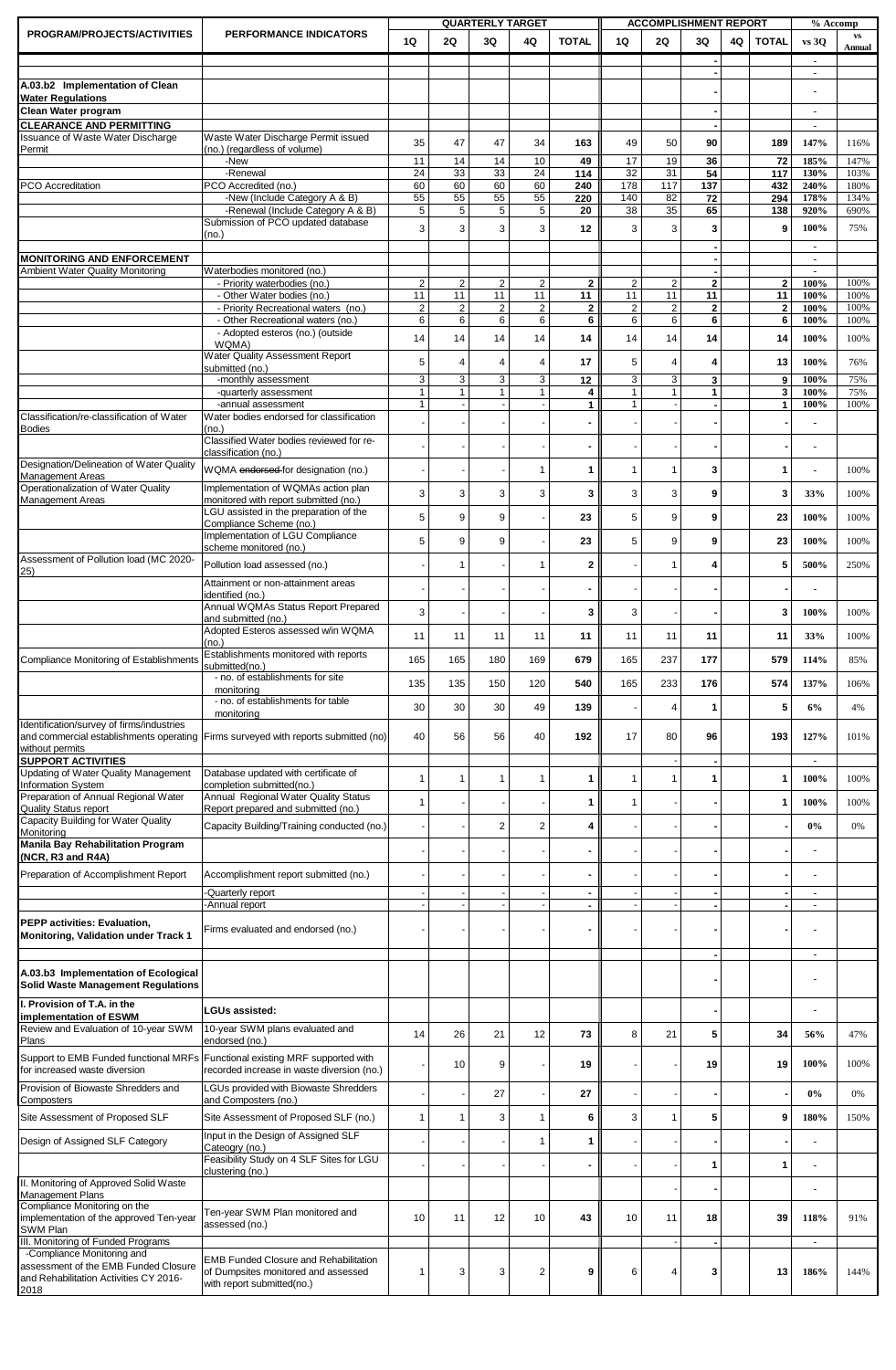|                                                                                                                                                                                                      |                                                                                                                                                       |                |                | <b>QUARTERLY TARGET</b>      |                |                   | <b>ACCOMPLISHMENT REPORT</b> |              |                |    | % Accomp     |                                  |                                  |
|------------------------------------------------------------------------------------------------------------------------------------------------------------------------------------------------------|-------------------------------------------------------------------------------------------------------------------------------------------------------|----------------|----------------|------------------------------|----------------|-------------------|------------------------------|--------------|----------------|----|--------------|----------------------------------|----------------------------------|
| PROGRAM/PROJECTS/ACTIVITIES                                                                                                                                                                          | PERFORMANCE INDICATORS                                                                                                                                | 1Q             | <b>2Q</b>      | 3Q                           | 4Q             | <b>TOTAL</b>      | 1Q                           | 2Q           | 3Q             | 4Q | <b>TOTAL</b> | $vs$ 30                          | $\mathbf{v}\mathbf{s}$<br>Annual |
| -Compliance Monitoring and<br>capacitation of EMB Funded MRFs<br>FY2012-2019) and LGU Funded MRFs<br>to achieve required waste diversion                                                             | <b>EMB Funded Materials Recovery</b><br>Facilities monitored and capacitated to<br>achieve required waste diversion with<br>report submitted (no.)    | 20             | 30             | 30                           | 20             | 100               | 32                           | 40           | 25             |    | 97           | 121%                             | 97%                              |
|                                                                                                                                                                                                      | LGU Funded MRFs monitored and<br>capacited to achieve required waste<br>diversion with report submitted (no.)                                         | 2              | 4              | $\overline{4}$               | $\overline{2}$ | 12                | 8                            | 10           | 4              |    | 22           | 220%                             | 183%                             |
| Environmental Compliance Monitoring of<br>Sanitary Landfill Operation                                                                                                                                | <b>Environmental Compliance of Sanitary</b><br>Landfill Operation Monitored with report<br>submitted (no.)                                            | 6              | 12             | 12                           | 8              | 38                | 20                           | 14           | 12             |    | 46           | 153%                             | 121%                             |
| Closure of all Open Dumpsites                                                                                                                                                                        | Closure of all Open Dumpsites (no.)                                                                                                                   | 11             |                |                              |                | 11                | 15                           |              |                |    | 15           | 136%                             | 136%                             |
| IV. Monitoring and assessment of status<br>of implementation of LGUs provided with<br>SWM machineries and equipment                                                                                  | Status of Implementation of LGUs<br>Provided with Plastic Moulder, Shredders<br>and Composters monitored and assessed<br>with reports submitted (no.) |                |                | 31                           | 20             | 51                |                              |              |                |    |              | 0%                               | 0%                               |
| <b>Support Activities</b><br>Solid Waste Educators and<br>Enforcement Program (SWEEP)                                                                                                                |                                                                                                                                                       |                |                |                              |                |                   |                              |              |                |    |              | $\blacksquare$<br>$\blacksquare$ |                                  |
| Strengthening of the DENR PENROs<br>and CENROs in support to DAO 2018-18                                                                                                                             | Solid Waste Enforcers and Educators<br>Team-Environmental Monitoring Officers<br>(SWEET-EnMos) deployed (no.)                                         | 17             | 17             | $\overline{7}$               | 17             | 17                | 19                           | 18           | 19             |    | 18           | 106%                             | 106%                             |
| Mobilization of EnMOs in Facilitating the<br>Clean Up of Unclean Sites Monitored;<br>Assistance in the Monitoring and<br>Inspection of Disposal sites, MRFs and<br>implementation of 10-Yr SWM Plans | Quarterly consolidated matrix report<br>submitted (no.)                                                                                               | 1              | $\mathbf 1$    | $\overline{1}$               | $\mathbf 1$    | 4                 | 1                            | 1            | 1              |    | 3            | 100%                             | 75%                              |
|                                                                                                                                                                                                      | Unclean sites monitored (no.)                                                                                                                         | 255            | 255            | 255                          | 255            | 1,020             | 289                          | 720          | 265            |    | 1,274        | 167%                             | 125%                             |
|                                                                                                                                                                                                      | Clean up of unclean sites facilitated (no.)                                                                                                           | 255            | 255            | 255                          | 255            | 1,020             | 289                          | 720          | 265            |    | 1,274        | 167%                             | 125%                             |
| Partnership with DENR RPAO on<br>Information Awareness Campaign on<br>ESWM                                                                                                                           | Information Awareness Campaign on<br>ESWM Implemented in Partnership with<br>DENR RPAO (no.)                                                          |                | $\mathbf 1$    |                              |                | 1                 |                              |              | $\mathbf 1$    |    | 1            | 100%                             | 100%                             |
| Support to the Regional Ecology Centers<br>(RECs)                                                                                                                                                    | IEC Activities (Print/TriMedia/Radio or<br>Broadcast); convening of RECs                                                                              |                | $\overline{1}$ | $\overline{1}$               |                | $\mathbf{2}$      |                              | $\mathbf{1}$ | $\overline{1}$ |    | $\mathbf{2}$ | 100%                             | 100%                             |
| Jpdating of ESWM Database                                                                                                                                                                            | Regional ESWM Database maintained<br>and harmonized with National ESWM<br>Database (no.)                                                              | $\mathbf 1$    | 1              | $\overline{1}$               | $\overline{1}$ | 1                 | 1                            | $\mathbf{1}$ | $\mathbf{1}$   |    | 1            | 100%                             | 100%                             |
| Preparation of Annual ESWM Status<br>Report                                                                                                                                                          | Regional 2021 ESWM Status Report with<br>Waste Diversion Data prepared and<br>submitted to EMB Central Office (no.)                                   |                |                |                              | -1             | 1                 |                              |              |                |    |              |                                  | 0%                               |
| A.03.b4 Implementation of Toxic<br><b>Substances and Hazardous Waste</b><br><b>Management Regulations</b>                                                                                            |                                                                                                                                                       |                |                |                              |                |                   |                              |              |                |    |              | $\blacksquare$                   |                                  |
| A.03.b4.a Toxic Substances Management                                                                                                                                                                |                                                                                                                                                       |                |                |                              |                |                   |                              |              |                |    |              | $\blacksquare$                   |                                  |
| <b>CLEARANCE AND PERMITTING</b><br><b>Issuance of SQI clearance</b>                                                                                                                                  | SQI Clearance issued (no.)                                                                                                                            |                |                |                              |                |                   |                              |              |                |    |              | $\blacksquare$                   |                                  |
| Registration of Industries under Chemical<br>Control Order (CCO)<br>-Mercury and mercury compounds<br>-Cyanide and cyanide compouds<br>-Asbestos and<br>-PCBs.                                       | CCO Registration Certifcate issued (no.)                                                                                                              |                |                | $\overline{\phantom{a}}$     |                | 1                 |                              |              |                |    |              | $0\%$                            | 0%                               |
| mportation Clearance under CCOs<br>-Mercury and Mercury Compounds<br>-Cyanide and Cyanide Compounds<br>-Asbestos                                                                                     | CCO Importation Clearance issued (no.)                                                                                                                |                |                |                              |                |                   |                              |              |                |    |              |                                  |                                  |
| Clearance for ODS Chemical Dealers<br>Approval of PCB Management Plans                                                                                                                               | Clearances Issued (no.)<br>PCB Management Plan approved (no.)                                                                                         |                | $\mathbf{1}$   | $\mathbf{1}$<br>$\mathbf{1}$ |                | $\mathbf{2}$<br>1 | 6                            | $\mathbf{3}$ |                |    | 9            | 450%<br>$0\%$                    | 450%<br>0%                       |
|                                                                                                                                                                                                      |                                                                                                                                                       |                |                |                              |                |                   |                              |              |                |    |              | $\blacksquare$                   |                                  |
| <b>MONITORING AND ENFORCEMENT</b>                                                                                                                                                                    |                                                                                                                                                       |                |                |                              |                |                   |                              |              |                |    |              |                                  |                                  |
| Chemical Management monitoring of<br>Industries (CCO Registration and<br>Importation Clearance SQI, PCL and new<br>chemicals)                                                                        | Firms monitored with reports submitted<br>(no.)                                                                                                       | 2              | 3              | 3                            | 2              | 10                | 3                            | 4            | $\overline{2}$ |    | 9            | 113%                             | 90%                              |
|                                                                                                                                                                                                      | Firms CCO registered monitored                                                                                                                        | $\overline{2}$ | 3              | 3                            | $\overline{2}$ | 10                | 3                            | 4            | $\overline{2}$ |    | 9            | 113%                             | 90%                              |
|                                                                                                                                                                                                      | (no.)<br>Firms with issued SQI monitored                                                                                                              |                |                |                              |                |                   |                              |              |                |    |              |                                  |                                  |
|                                                                                                                                                                                                      | (no.)<br>Firms with PCL Compliance<br>Certificate/PCL Exemption certificate                                                                           |                |                |                              |                |                   |                              |              |                |    |              |                                  |                                  |
|                                                                                                                                                                                                      | monitored (no.)<br>Firms with issued PMPIN<br>Compliance Certificate monitored                                                                        |                |                |                              |                |                   |                              |              |                |    |              |                                  |                                  |
| Monitoring/validation of Phase-out of<br>PCB as stated in the of approved PCB<br><b>Management Plans</b>                                                                                             | (no.)<br>PCB Management Plan implementation<br>monitored/validated with report submitted<br>(no.)                                                     | 8              | 10             | 10                           | $\overline{7}$ | 35                | 8                            | 15           | $\mathbf{2}$   |    | 25           | 89%                              | 71%                              |
|                                                                                                                                                                                                      | Firms with phased-out PCB monitored<br>with report submitted (no.)                                                                                    |                |                |                              | $\mathbf{1}$   | 1                 |                              |              |                |    |              |                                  | 0%                               |
| Survey of importers, manufacturers<br>(firms), distributors/dealers, users                                                                                                                           | Firms surveyed with reports submitted<br>(no.)                                                                                                        |                |                |                              | $\overline{1}$ | $\mathbf{1}$      |                              |              |                |    |              |                                  | 0%                               |
| Survey of PCB owners not registered                                                                                                                                                                  | Firms surveyed with reports submitted<br>(no.)                                                                                                        |                |                |                              | 1              | 1                 |                              |              |                |    |              |                                  | 0%                               |
|                                                                                                                                                                                                      |                                                                                                                                                       |                |                |                              |                |                   |                              |              |                |    |              | $\blacksquare$                   |                                  |
| <b>SUPPORT ACTIVITIES</b><br>Preparation of Annual Toxic Chemicals                                                                                                                                   |                                                                                                                                                       |                |                |                              |                |                   |                              |              |                |    |              | $\blacksquare$                   |                                  |
| <b>Regional Status Report</b>                                                                                                                                                                        | Annual Report prepared and submitted                                                                                                                  | $\overline{1}$ |                |                              |                | 1                 | 1                            |              |                |    | 1            | 100%                             | 100%                             |